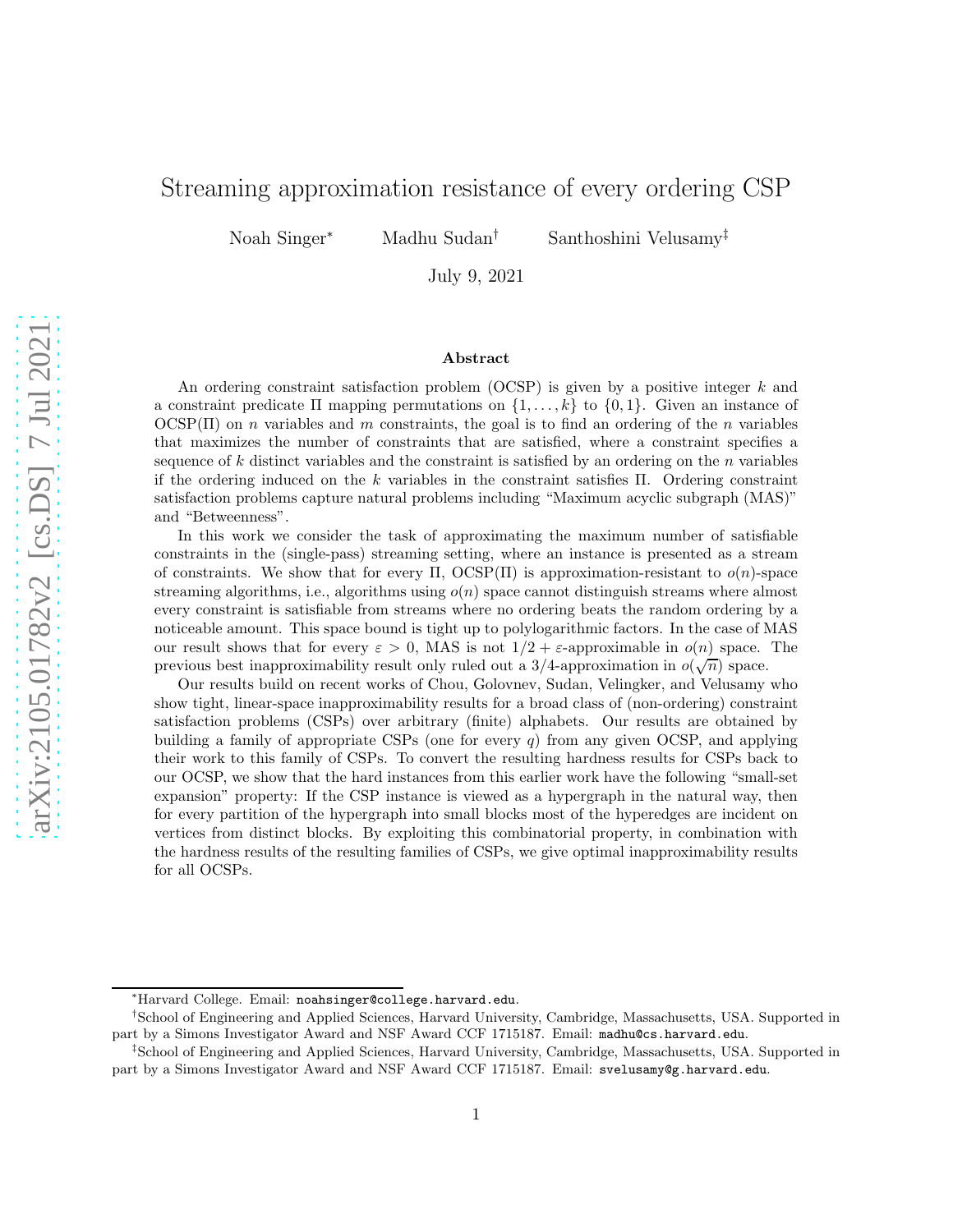# 1 Introduction

In this work we consider the complexity of "approximating" "ordering constraint satisfaction problems (OCSPs)" in the "streaming setting". We introduce these notions below before describing our results.

# <span id="page-1-0"></span>1.1 Orderings and Constraint Satisfaction Problems

In this work we consider optimization problems where the solution space is all possible orderings of n variables. The Travelling Salesperson Problem and most forms of scheduling fit this framework, though our work considers a more restricted class of problems, namely ordering constraint satisfaction problems  $(OCSPs)$ .  $OCSPs$  as a class were first defined by Guruswami, Håstad, Manokaran, Raghavendra, and Charikar [\[GHM](#page-21-0)+11]. To describe them here, we first set up some notation and terminology, and then give some examples.

We let  $[n]$  denote the set  $\{0, \ldots, n-1\}$  and  $S_n$  denote the set of permutations on  $[n]$ , i.e., the set of bijections  $\sigma : [n] \to [n]$ . We sometimes use  $[\sigma(0) \sigma(1) \cdots \sigma(n-1)]$  to denote  $\sigma : [n] \to [n]$ . The solution space of ordering problems is  $S_n$ , i.e., an *assignment* to *n* variables is given by  $\sigma \in S_n$ . Given k distinct integers  $a_0, \ldots, a_{k-1}$  we define  $\text{ord}(a_0, \ldots, a_{k-1})$  to be the unique permutation in  $\mathsf{S}_k$  which sorts  $a_0, \ldots, a_{k-1}$ . In other words, ord $(a_0, \ldots, a_{k-1})$  is the unique permutation  $\pi \in \mathsf{S}_k$ such that  $a_{\pi(0)} < \cdots < a_{\pi(k-1)}$ . A k-ary ordering constraint function is given by a predicate  $\Pi: \mathsf{S}_k \to \{0,1\}$ . An ordering constraint application on n variables is given by a constraint function  $\Pi$  and a k-tuple **j** =  $(j_0, j_1, \ldots, j_{k-1})$  ∈  $[n]^k$  where the  $j_i$ 's are distinct. In the interest of brevity we will often skip the term "ordering" below and further refer to constraint functions as "functions" and constraint applications as "constraints". A constraint  $(\Pi, \mathbf{j})$  is satisfied by an assignment  $\sigma \in \mathsf{S}_n$ if  $\Pi(\text{ord}(\sigma|_{\mathbf{j}})) = 1$ , where  $\sigma|_{\mathbf{j}}$  is the k-tuple  $(\sigma(j_0), \ldots, \sigma(j_{k-1})) \in [n]^k$ .

A maximum ordering constraint satisfaction problem, Max-OCSP(Π), is specified by a single ordering constraint function  $\Pi : S_k \to \{0,1\}$ , for some positive integer arity k. An *instance* of Max-OCSP(II) on *n* variables is given by *m* constraints  $C_0, \ldots, C_{m-1}$  where  $C_i = (\Pi, \mathbf{j}(i))$ , i.e., the application of the function  $\Pi$  to the variables  $\mathbf{j}(i) = (j(i)_0, \ldots, j(i)_{k-1})$ . (We omit  $\Pi$  from the description of a constraint  $C_i$  when clear from context.) The value of an ordering  $\sigma \in S_n$  on an instance  $\Psi = (C_0, \ldots, C_{m-1})$ , denoted val $\Psi(\sigma)$ , is the fraction of constraints satisfied by  $\sigma$ , i.e.,  $\mathsf{val}_\Psi(\bm{\sigma}) = \frac{1}{m} \sum_{i \in [m]} \Pi(\mathsf{ord}(\bm{\sigma}|_{\mathbf{j}(i)})).$  The optimal value of  $\Psi$  is defined as  $\mathsf{val}_\Psi = \max_{\bm{\sigma} \in \mathsf{S}_n} \{\mathsf{val}_\Psi(\bm{\sigma})\}.$ 

The simplest, and arguably most interesting, problem which fits the Max-OCSP framework is the maximum acyclic subgraph (MAS) problem. In this problem, the input is a directed graph on n vertices, and the goal is to find an ordering of the vertices which maximize the number of forward edges. A simple depth-first search algorithm can decide whether a given graph G has a perfect ordering (i.e., one which has no back edges); however, Karp  $[Kar72]$ , in his famous list of 21 NP-complete problems, proved the NP-completeness of deciding whether, given a graph G and a parameter  $k$ , there exists an ordering of the vertices such that at least  $k$  edges are forward. For our purposes, MAS can be viewed as a 2-ary Max-OCSP problem, by defining the ordering constraint predicate  $\Pi_{\text{MAS}} : S_2 \to \{0, 1\}$  given by  $\Pi_{\text{MAS}}([0 1]) = 1$  and  $\Pi_{\text{MAS}}([1; 0]) = 0$ , and associating vertices with variables and edges with constraints. Indeed, an edge/constraint  $(u, v)$ (where  $u, v \in [n]$  are distinct variables/vertices) will be satisfied by an assignment/ordering  $\sigma \in S_n$ iff  $\Pi_{\text{MAS}}(\text{ord}(\sigma|_{(u,v)})) = 1$ , or equivalently, iff  $\sigma(u) < \sigma(v)$ .

A second natural Max-OCSP problem is the maximum betweenness (MaxBtwn) problem. This is a 3-ary OCSP in which an ordering  $\sigma$  satisfies a constraint  $(u, v, w)$  iff  $\sigma(v)$  is between  $\sigma(u)$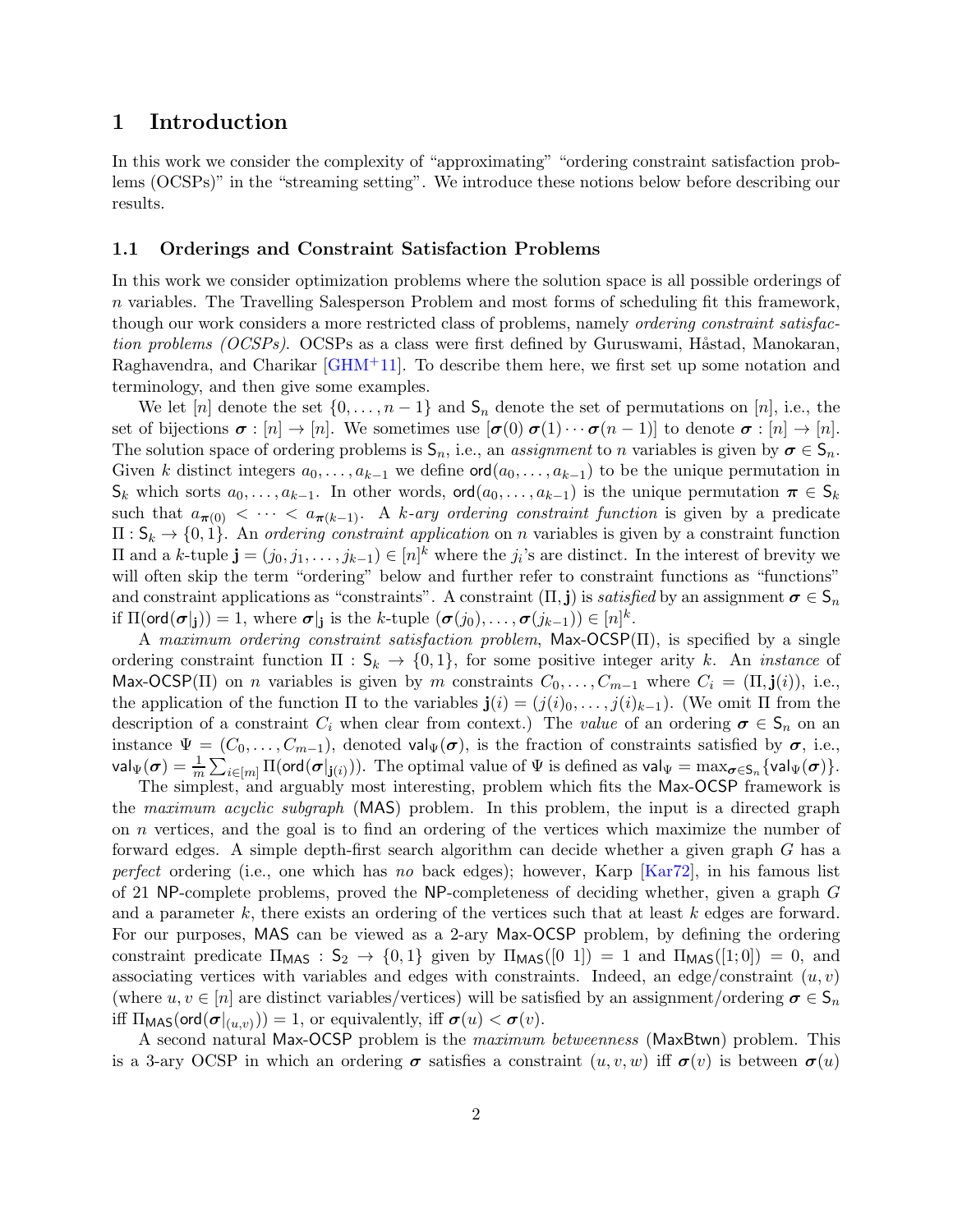and  $\sigma(w)$ , i.e., iff  $\sigma(u) < \sigma(v) < \sigma(w)$  or  $\sigma(u) > \sigma(v) > \sigma(w)$ , and the goal is again to find the maximum number of satisfiable constraints. This is given by the constraint satisfaction function  $\Pi_{\text{Btwn}}$ :  $S_3 \rightarrow \{0,1\}$  given by  $\Pi_{\text{Btwn}}([0 1 2]) = 1, \Pi_{\text{Btwn}}([2 1 0]) = 1$ , and  $\Pi_{\text{Btwn}}(\pi) = 0$  for all other  $\pi \in S_3$ . The complexity of maximizing betweenness was originally studied by Opatrny [\[Opa79\]](#page-22-0), who proved that even deciding whether a set of betweenness constraints is perfectly satisfiable is NP-complete.

# 1.2 Approximability

In this work we consider the *approximability* of ordering constraint satisfaction problems. We say that a (randomized) algorithm A is an  $\alpha$ -approximation algorithm for Max-OCSP( $\Pi$ ) if for every instance  $\Psi$ ,  $\alpha \cdot \text{val}_{\Psi} \leq A(\Psi) \leq \text{val}_{\Psi}$  with probability at least 2/3 over the internal coin tosses of A. Thus our approximation factors  $\alpha$  are numbers in the interval [0, 1].

Given  $\Pi: \mathsf{S}_k \to \{0,1\}$  let  $\rho(\Pi) = \frac{|\{\pi \in \mathsf{S}_k | \Pi(\pi)=1\}|}{k!}$  denote the probability that  $\Pi$  is satisfied by a random ordering. Every instance  $\Psi$  of Max-OCSP(II) satisfies  $\text{val}_{\Psi} \geq \rho(\Pi)$  and thus the trivial algorithm that always outputs  $\rho(\Pi)$  is a  $\rho(\Pi)$ -approximation algorithm for Max-OCSP(II). Under what conditions it is possible to beat this trivial approximation is a major open question.

For MaxBtwn, the trivial algorithm is a  $\frac{1}{3}$ -approximation. Chor and Sudan [\[CS98\]](#page-21-2) showed that  $(\frac{47}{48} + \varepsilon)$ -approximating MaxBtwn is NP-hard, for every  $\varepsilon > 0$ . The  $\frac{47}{48}$  factor was improved to  $\frac{1}{2}$  by Austrin, Manokaran, and Wenner [\[AMW15\]](#page-20-0). For MAS, the trivial algorithm is a  $\frac{1}{2}$ -approximation. Newman [\[New00\]](#page-22-1) showed that  $(\frac{65}{66} + \varepsilon)$ -approximating MAS is NP-hard, for every  $\varepsilon > 0$ . [\[AMW15\]](#page-20-0) improved the  $\frac{65}{66}$  to  $\frac{14}{15}$ , and Bhangale and Khot [\[BK19\]](#page-20-1) further improved the factor to  $\frac{2}{3}$ .

We could hope that for every nontrivial nontrivial Max- $OCSP(\Pi)$ , it is NP-hard to even  $(\rho(\Pi) + \varepsilon)$ -approximate Max-OCSP( $\Pi$ ) for any constant factor  $\varepsilon > 0$ . This property is called approximation resistance (and we define it more carefully in the setting of streaming algorithms below). Approximation resistance based on NP-hardness is known for certain constraint satisfaction problems which do not fall under the Max-OCSP framework; this includes the seminal result of Håstad [Hås01] that it is NP-hard to  $(\frac{7}{8} + \varepsilon)$ -approximate Max3AND for any  $\varepsilon > 0$ . But as far as we know, such results are lacking for any Max-OCSP problem.

Given this state of affairs, Guruswami, Håstad, Manokaran, Raghavendra, and Charikar  $\left[\text{GHM}^+11\right]$  proved the "next best thing": assuming the unique games conjecture (UGC) of Khot [\[Kho02\]](#page-21-4), every Max-OCSP( $\Pi$ ) is approximation-resistant. But the question of proving approximation resistance for polynomial-time algorithms without relying on unproven assumptions such as UGC and  $P \neq NP$  remains unsolved. Towards this goal, in this work, we consider the approximability of Max-OCSP's in the (single-pass) streaming model, which we define below.

# 1.3 Streaming algorithms

A (single-pass) streaming algorithm is defined as follows. An instance  $\Psi = (C_0, \ldots, C_{m-1})$  of Max-OCSP(II) is presented as a stream of constraints with the *i*th element of the stream being  $\mathbf{j}(i)$ where  $C_i = (\Pi, \mathbf{j}(i))$ . A streaming algorithm A updates its state with each element of the stream and at the end produces the output  $A(\Psi) \in [0,1]$  (which is supposed to estimate val<sub>W</sub>). The measure of complexity of interest to us is the space used by  $A$  and in particular we distinguish between algorithms that use space polylogarithmic in the input length and space that grows polynomially  $(\Omega(n^{\delta})$  for  $\delta > 0)$  in the input length.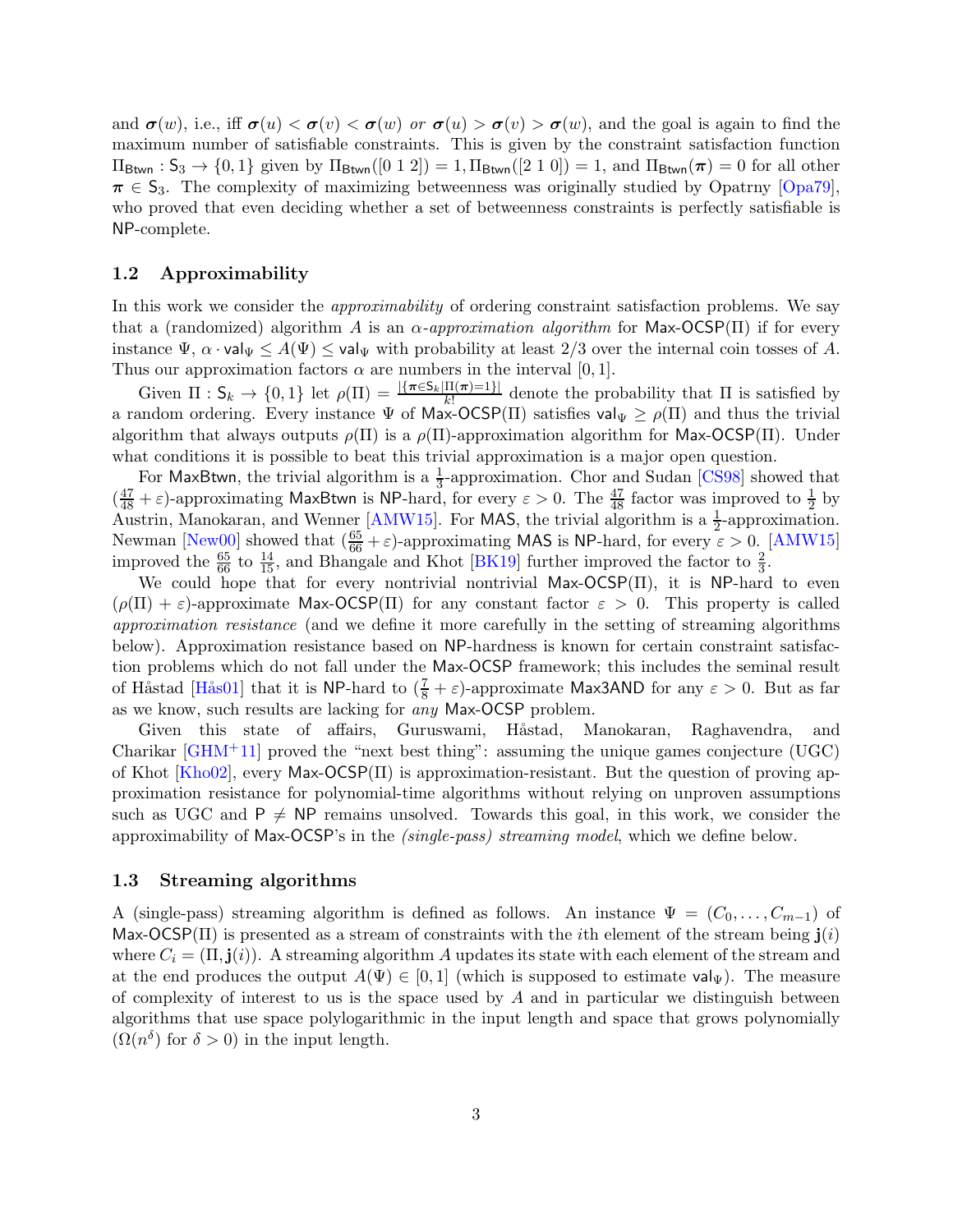We say that a problem  $Max-OCSP(\Pi)$  is approximable (in the streaming setting) if we can beat the trivial  $\rho(\Pi)$ -approximation algorithm by a positive constant factor. Specifically Max-OCSP( $\Pi$ ) is said to be *approximable* if for every  $\delta > 0$  there exists  $\varepsilon > 0$  and a space  $O(n^{\delta})$  algorithm A that is a  $(\rho(\Pi) + \varepsilon)$ -approximation algorithm for Max-OCSP(Π), We say Max-OCSP(Π) is approximationresistant (in the streaming setting) otherwise.

In recent years, investigations into CSP approximability in the streaming model have been strikingly successful, resulting in tight characterizations of streaming approximability for many problems [\[KK15,](#page-21-5) [KKS15,](#page-22-2) [KKSV17,](#page-22-3) [GVV17,](#page-21-6) [GT19,](#page-21-7) [KK19,](#page-21-8) [CGV20,](#page-20-2) [CGSV21a,](#page-20-3) [CGSV21b,](#page-20-4) [CGS](#page-20-5)+21]. Most of these papers studied approximability, not of ordering CSPs, but of "non-ordering CSPs" where the variables can take values in a finite alphabet.([\[GVV17\]](#page-21-6) and [\[GT19\]](#page-21-7) are the exceptions, and we will discuss them below.) While single-pass streaming algorithms are a weaker model than general polynomial-time algorithms, we do remark that nontrivial approximations for many problems are possible in the streaming setting. In particular, the Max2AND problem is (roughly)  $\frac{4}{9}$ -approximable in the streaming setting (whereas the trivial approximation is a  $\frac{1}{4}$ -approximation) [\[CGV20\]](#page-20-2).

### 1.4 Main result and comparison to prior and related works

<span id="page-3-0"></span>**Theorem 1.1** (Main theorem). For every  $k \in \mathbb{N}$  and every  $\Pi : S_k \to \{0,1\}$ , Max-OCSP( $\Pi$ ) is approximation resistant in the (single-pass) streaming setting. In particular for every  $\varepsilon > 0$ , every  $(\rho(\Pi) + \varepsilon)$ -approximation algorithm A for Max-OCSP( $\Pi$ ) requires  $\Omega(n)$  space.

In particular our theorem implies that MAS is not  $1/2 + \varepsilon$ -approximable in  $o(n)$  space for every  $\varepsilon > 0$ , and MaxBtwn is not  $1/3 + \varepsilon$ -approximable. [Theorem 1.1](#page-3-0) is restated in [Section 3](#page-8-0) and proved there.

[Theorem 1.1](#page-3-0) parallels the classical result of  $\lbrack \text{GHM}^+11 \rbrack$ , who prove that Max-OCSP(II) is approximation resistant with respect to *polynomial-time* algorithms, for every  $\Pi$ , assuming the unique games conjecture. In our setting of streaming algorithms, the only problem that seems to have been previously explored in the literature was MAS, and even in this case a tight approximability result was not known.

In the case of MAS, Guruswami, Velingker, and Velusamy [\[GVV17\]](#page-21-6) proved that for every  $\varepsilon > 0$ , MAS is not  $(\frac{7}{8} + \varepsilon)$ -approximable in  $o(\sqrt{n})$  space using a gadget reduction from the Boolean hidden matching problem [\[GKK](#page-21-9)+08]. A stronger  $o(\sqrt{n})$ -space, 3/4-approximation hardness for MAS is indicated in the work of Guruswami and Tao [\[GT19\]](#page-21-7), who prove streaming bounds for unique games, an "non-ordering" CSP problem, and suggest a reduction from unique games to MAS.

As far as we know, our result is the first tight approximability result for Max-OCSP(Π) for any non-constant  $\Pi$  in  $\Omega(n^{\delta})$  space for any  $\delta > 0$ , and it yields tight approximability results for every  $\Pi$  in linear space. We remark that this linear space bound is also optimal (up to logarithmic factors); similarly to the observation in  $[CGS+21]$  for non-ordering CSPs, Max-OCSP( $\Pi$ ) values can be approximated arbitrarily well in  $O(n)$  space by subsampling  $O(n)$  constraints from the input instance and then solving the Max-OCSP $(\Pi)$  problem on this subinstance exactly.<sup>[1](#page-3-1)</sup>

Chakrabarti, Ghosh, McGregor, and Vorotnikova [\[CGMV20\]](#page-20-6) recently also studied directed graph ordering problems (e.g., acyclicity testing,  $(s, t)$ -connectivity, topological sorting) in the streaming setting. For the problems that considered in [\[CGMV20\]](#page-20-6), their work gives super-linear

<span id="page-3-1"></span><sup>&</sup>lt;sup>1</sup>This assumes a definition of streaming complexity which makes no restriction on time complexity. Of course, if we restrict to polynomial time, then assuming the unique games conjecture, no nontrivial approximation will be possible.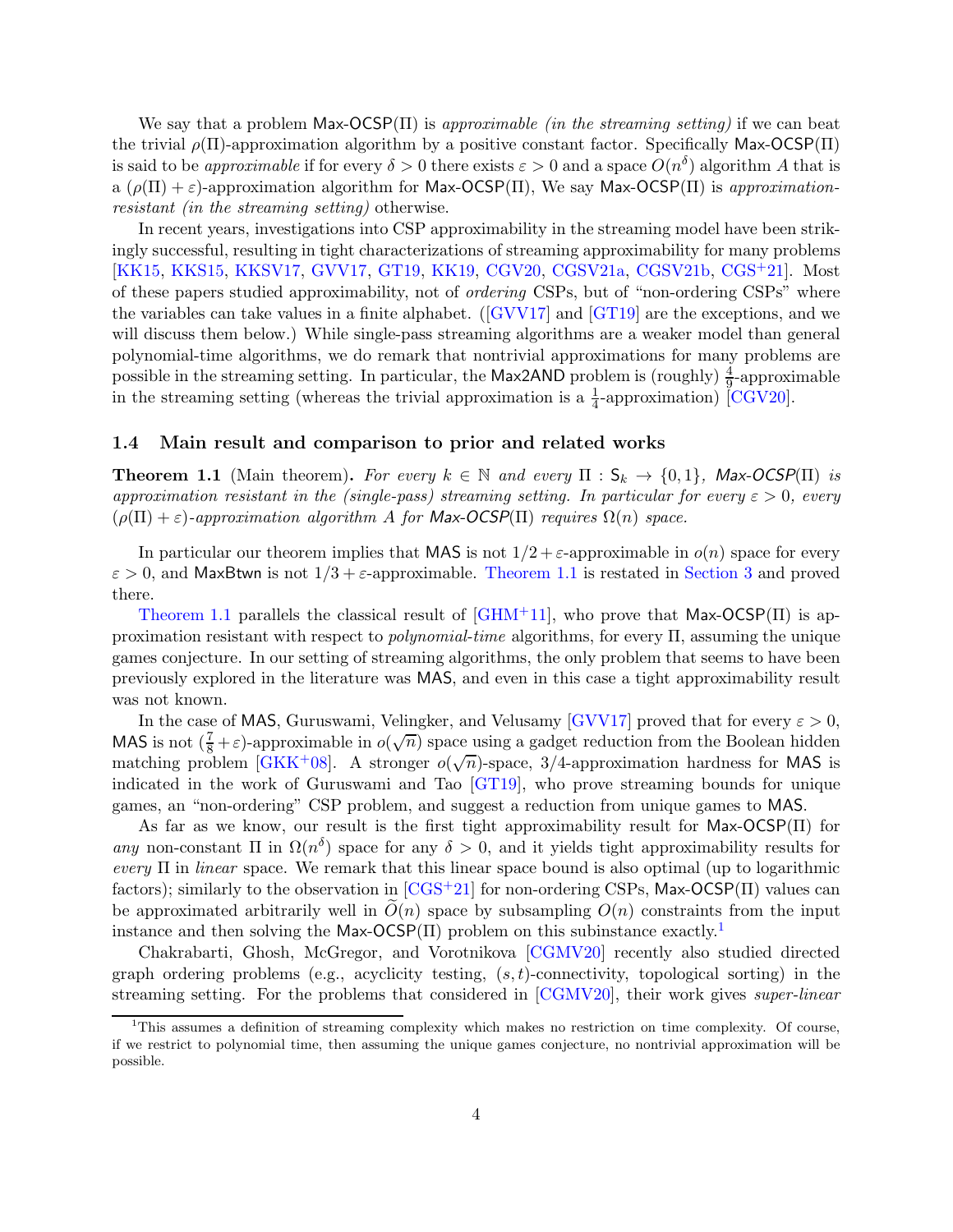space lower bounds even for multi-pass streaming algorithms. Note that for our problems an  $\tilde{O}(n)$ upper bound holds, suggesting that their problems are not OCSPs. Indeed this is true, but one of the problems considered is close enough to MAS to allow a more detailed comparison. The specific problem is the minimum feedback arc set (MFAS) problem, the goal of which is to output the fractional size of the smallest set of edges whose removal produces an acyclic subgraph. In other words, the sum of MFAS value of a graph and the MAS value of the graph is exactly one. [\[CGMV20\]](#page-20-6) proved that for every  $\kappa > 1$ ,  $\kappa$ -approximating<sup>[2](#page-4-0)</sup> the MFAS value requires  $\Omega(n^2)$  space in the streaming setting (for a single pass, and more generally  $\Omega(n^{1+\Omega(1/p)}/p^{O(1)})$  space for p passes). Note that such lower bounds are obtained using instances with optimum MFAS values that are  $o(1)$ . Thus the MAS values in the same graph are  $1 - o(1)$  (even in the NO instances) and thus these results usually do not imply any hardness of approximation for MAS.

### 1.5 Techniques

Our general approach is to start with a hardness result for CSPs over alphabets of size  $q$  (i.e., constraint satisfaction problems where the variables take values in  $[q]$ ), and then to reduce these CSPs to the OCSP at hand. While this general approach is not new, the optimality of our results seems to come from the fact that we choose the CSP problem carefully, and are able to get optimal hardness results for problems of our choice thanks to a general result of Chou, Golovnev, Sudan, Velingker and Velusamy  $[CGS^+21]$ . Thus whereas previous approaches towards proving hardness of MAS, for example, were unable to get optimal hardness results for MAS despite starting with optimal hardness results of the source (unique games), by choosing our source problem more carefully we manage to get optimal hardness results. In the remainder of this section, we describe and motivate this approach towards proving the approximation-resistance of Max-OCSP's.

## 1.5.1 Special case: The intuition for MAS

We start by describing our proof technique for the special case of the MAS problem. In this section, for readability, we (mostly) use the language of graphs, edges, and vertices instead of instances, constraints, and variables.

Similarly to earlier work in the setting of streaming approximability (e.g., [\[KKS15\]](#page-22-2)), we prove inapproximability of MAS by exhibiting a pair of distributions, which we denote  $\mathcal{G}^Y$  and  $\mathcal{G}^N$ , satisfying the following two properties:

- 1.  $\mathcal{G}^Y$  and  $\mathcal{G}^N$  are "indistinguishable" to streaming algorithms (to be defined formally below)
- 2. (With high probability)  $\mathcal{G}^Y$  has high MAS values ( $\approx 1$ ) and  $\mathcal{G}^N$  has low MAS values ( $\approx \frac{1}{2}$ )  $\frac{1}{2})$

The existence of such distributions would suffice to establish the theorem: there cannot be any streaming approximation for MAS, since any such algorithm would be able to distinguish these distributions. But how are we to actually construct distributions  $\mathcal{G}^Y$  and  $\mathcal{G}^N$  satisfying these properties?

The strategy which has proved successful in past work for proving streaming approximation resistance of other varieties of CSPs was roughly to let the  $\mathcal{G}^N$  graphs be completely random, while  $\mathcal{G}^Y$  graphs are sampled with "hidden structure", which is essentially a very good assignment. Then,

<span id="page-4-0"></span><sup>&</sup>lt;sup>2</sup>For minimization problems a  $\kappa$  approximation is one whose value is at least the minimum value and at most  $\kappa$ times larger than the minimum. Thus approximation factors are larger than 1.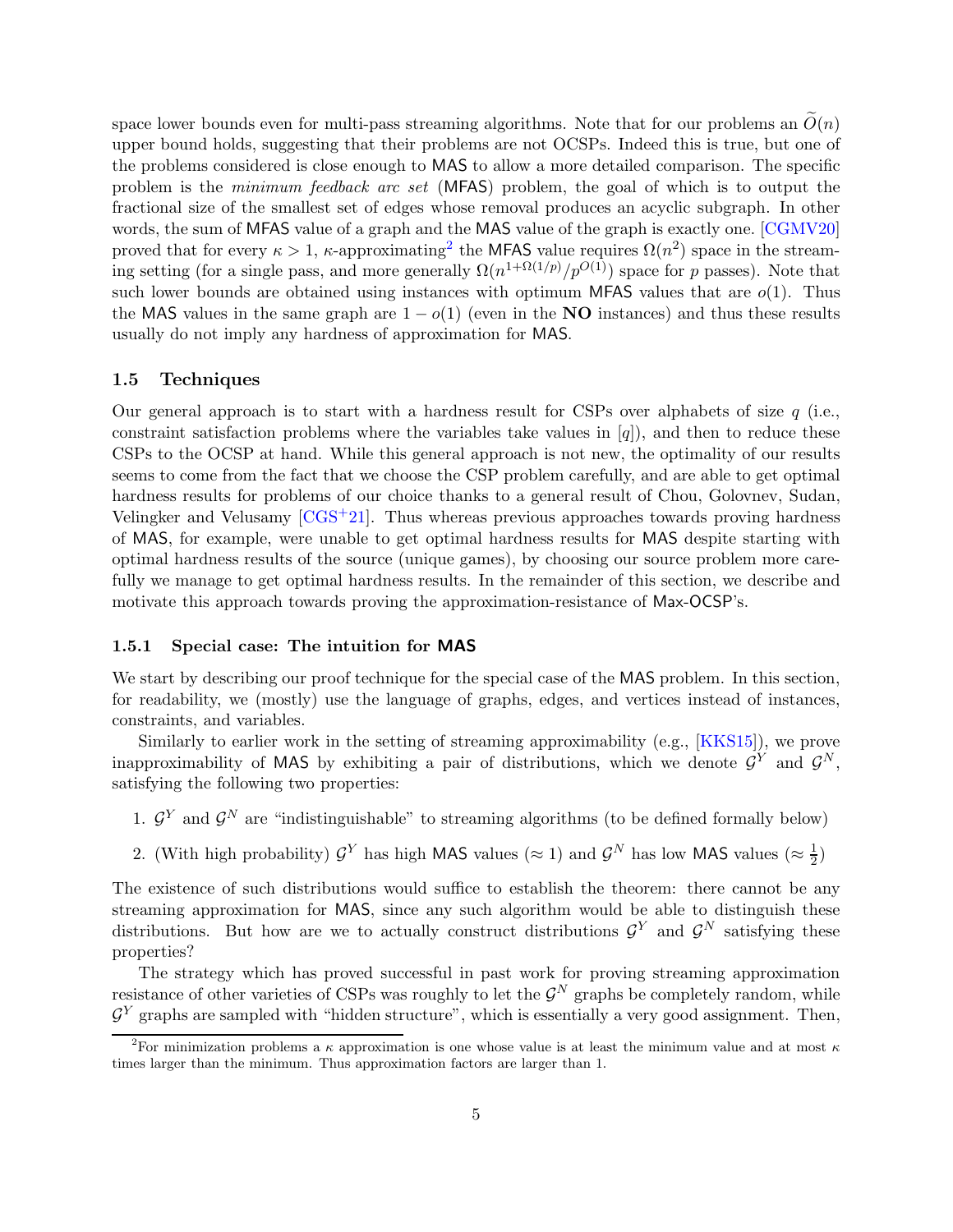one would show that streaming algorithms cannot detect the existence of such hidden structure, via a reduction to a communication game (typically a variant of Boolean hidden matching [\[GKK](#page-21-9)+08, [VY11\]](#page-22-4)). In our setting, we might hope that the hidden structure could simply be an ordering; that is, we could hope to define  $\mathcal{G}^Y$  by first sampling a random ordering of the vertices, then sampling edges which go forward with respect to this ordering, and then perhaps adding some noise. But unfortunately, we lack the techniques to prove communication lower bounds when orderings are the hidden structure.

Hence, instead of seeking a direct proof of an indistinguishability result, in this paper, we turn back to earlier indistinguishability results proven in the context of non-ordering CSPs. In this setting, variables take on values in an alphabet  $[q]$ , and constraints specify allowed values of subsets of the variables. In particular, two distinct variables may take on the same value in  $[q]$ , whereas in the ordering setting, every variable in  $[n]$  must get a distinct value in  $[n]$ . (See [Section 4.1](#page-12-0)) for a formal definition.) We will set q to be a large constant, carefully design a non-ordering CSP function, employ past results (i.e.,  $[CGS^+21]$ ) to characterize its streaming inapproximability, examine the  $\mathcal{G}^Y$  and  $\mathcal{G}^N$  graphs created in the reduction, and then show that  $\mathcal{G}^N$  graphs have low MAS values while the hidden structure in the  $\mathcal{G}^Y$  graphs — even if it isn't an ordering per se guarantees high MAS values.

Why would we expect such an idea to work out, and how do we properly choose the nonordering CSP constraint function? To begin, this constraint function will be a 2-ary function  $f : [q]^2 \to \{0,1\}$ . Let Max-CSP $(f)$  denote the non-ordering CSP problem of maximizing the number of f constraints satisfied by an assignment  $\mathbf{b} \in [q]^n$ . We will view an input graph G simultaneously as an instance of MAS and as an instance of Max-CSP $(f)$ , with the same underlying set of edges/constraints. For a graph G, let val<sub>G</sub> denote its MAS value and  $\overline{val}_G$  its value in Max-CSP(f). We will choose f so that the indistinguishable hard distributions  $\mathcal{G}^Y$  and  $\mathcal{G}^N$  (originating from the reduction of  $[CGS^+21]$  have the following four properties:

- <span id="page-5-2"></span><span id="page-5-0"></span>1. With high probability over  $G \sim \mathcal{G}^Y$ ,  $\overline{\mathsf{val}}_G \approx 1$ .
- <span id="page-5-3"></span>2. With high probability over  $G \sim \mathcal{G}^N$ ,  $\overline{\mathsf{val}}_G \approx \frac{1}{2}$  $\frac{1}{2}$ .
- <span id="page-5-1"></span>3. For all G,  $\mathsf{val}_G > \overline{\mathsf{val}}_G$ .
- 4. With high probability over  $G \sim \mathcal{G}^N$ , val<sub>G</sub> is not much larger than  $\overline{\mathsf{val}}_G$ .

Together, these items will suffice to prove the theorem since [Item 2](#page-5-0) and [Item 4](#page-5-1) together imply that with high probability over  $G \sim \mathcal{G}^N$ , val $_G \approx \frac{1}{2}$  $\frac{1}{2}$ , while [Item 1](#page-5-2) and [Item 3](#page-5-3) together imply that with high probability over  $G \sim \mathcal{G}^Y$ , val $_G \approx 1$ .

Concretely, we setup the non-ordering CSP function as follows. Recall that  $\Pi_{\text{MAS}}([0 1]) = 1$ while  $\Pi_{\text{MAS}}([1\ 0]) = 0$ . We define the constraint function  $f_{\text{MAS}}^q : [q]^2 \to \{0, 1\}$  by  $f_{\text{MAS}}^q(x, y) = 1$ iff  $x < y$ . Note that  $f_{\text{MAS}}^q$  is supported on  $\frac{q(q-1)}{2} \approx \frac{1}{2}$  $\frac{1}{2}$  pairs in [q]<sup>2</sup>. We first show that [\[CGS](#page-20-5)<sup>+</sup>21]'s results imply that Max-CSP( $f_{\text{MAS}}^q$ ) is approximation-resistant, and pick  $\mathcal{G}^Y$  and  $\mathcal{G}^N$  as the YES and NO distributions witnessing this result. This immediately yields [Item 1](#page-5-2) and [Item 2](#page-5-0) above. It remains to prove [Item 4](#page-5-1) and [Item 3.](#page-5-3) In the remainder of this subsection, we sketch the proofs; see [Figure 1](#page-10-0) for a visual depiction, and [Section 4](#page-12-1) for the formal proofs.

Towards [Item 3,](#page-5-3) we take advantage of the fact that  $Max\text{-}\text{CSP}(f_{\text{MAS}}^q)$  captures a "q-coarsening" of MAS. We consider an arbitrary Max-CSP( $f_{\text{MAS}}^q$ )-assignment  $\mathbf{b} \in [q]^n$  for a graph  $G$ , which assigns to the *i*-th vertex a value  $b_i \in [q]$ . We construct an ordering of G's vertices by first placing the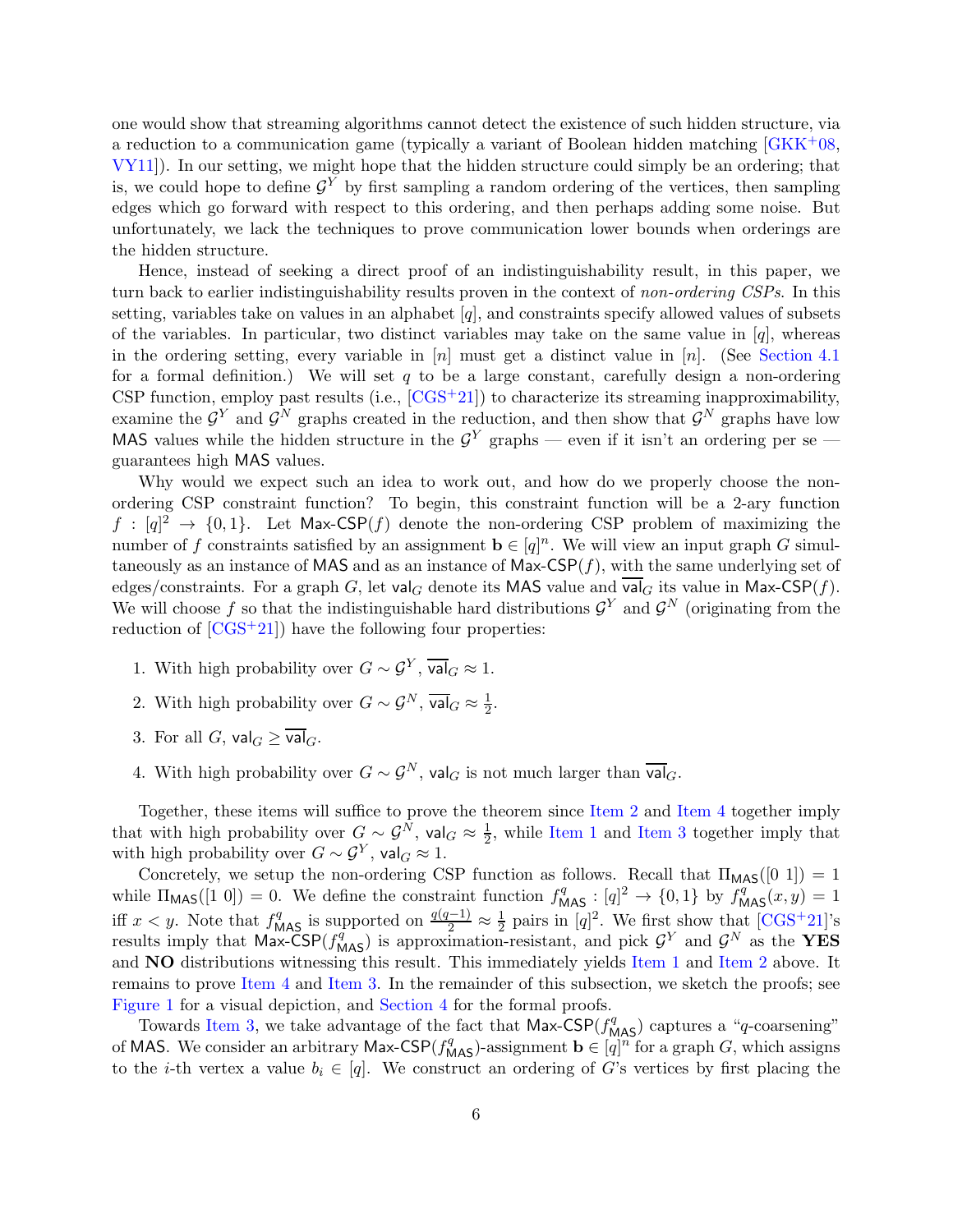"block" of vertices assigned value 0, then the block of vertices assigned 1, etc., finally placing the vertices assigned value  $q-1$ . (Within any particular block, the vertices may be ordered arbitrarily.) Now whenever an edge  $(u, v)$  is satisfied by **b** when viewing G as an instance of Max-CSP( $f_{\text{MAS}}^q$ ) — that is, whenever  $b_v > b_u$  — the same edge will be satisfied by our constructed ordering when viewing G as an instance of MAS. Hence  $\mathsf{val}_G > \overline{\mathsf{val}}_G$ .

Towards [Item 4,](#page-5-1) we can no longer use the results of  $[CGS^+21]$  as a black box. Instead, we show that the graphs  $\mathcal{G}^N$  are "small partition expanders" in a specific sense: any partition of the constraint graph into  $q$  roughly equal sized blocks has very few edges, specifically a  $o(1)$  fraction, which lie within the blocks. Now, we think of an ordering  $\sigma \in S_n$  variables as dividing the n variables into q blocks with variables  $\sigma(0), \ldots, \sigma(n/q-1)$  being in the first block,  $\sigma(n/q), \ldots, \sigma(2n/q-1)$ being in the second block and so on. Whenever an edge  $(u, v)$  is satisfied by  $\sigma$  when viewing G as an instance of MAS, it will also be satisfied by our constructed ordering when viewing  $G$  as an instance of Max-CSP( $f_{\text{MAS}}^q$ ), unless u and v end up in the same block; but by the small partition expansion condition, this happens only for  $o(1)$  fraction of the edges. Hence  $\mathsf{val}_G \leq \overline{\mathsf{val}}_G + o(1)$ .

We remark in passing that our notion of coarsening is somewhat similar to, but not the same as, that used in previous works, notably [\[GHM](#page-21-0)+11]. In particular the techniques used to compare the OCSP value (before coarsening) with the non-ordering CSP value (after coarsening) are somewhat different: Their analysis involves more sophisticated tools such as influence of variables and Gaussian noise stability. The proof of [Item 4](#page-5-1) in our setting, in contrast, uses a more elementary analysis of the type common with random graphs. Finally, we remark that in the rest of the paper, in the interest of self-containedness, our construction will "forget" about Max-CSP( $f_{\text{MAS}}^q$ ), define the distributions  $\mathcal{G}^Y$  and  $\mathcal{G}^N$  explicitly, and treat  $\overline{\mathsf{val}}_G$  simply as an artifact of the analysis which calculates the MAS values of  $\mathcal{G}^Y$  and  $\mathcal{G}^N$ , but we hope that this discussion has motivated the construction.

#### 1.5.2 Extending to general ordering CSPs

Extending the idea to other OCSPs involves two additional steps. Given the constraint function Π (of arity k) and positive integer q, we define  $f_{\Pi}^q$  $\prod_{\Pi}^q$  analogously to  $f_{\text{MAS}}^q$ . We then explicitly describe the YES and NO distributions of Max-CSP $(f_{\Pi}^q)$  $\frac{q}{\Pi}$ ) which the general theorem of [\[CGS](#page-20-5)<sup>+</sup>21] shows are indistinguishable to  $o(n)$  space algorithms. Crucial to this application is the observation that  $f_{\Pi}^q$  $_{\Pi}^{q}$  is an "1 –  $k - 1/q$ -wide" function, where  $f_{\Pi}^q$  $\prod_{\Pi}^q$  is  $\omega$ -wide if there exists a vector  $\mathbf{v} = (v_0, \dots, v_{k-1}) \in [q]^k$ such that for an  $\omega$ -fraction of  $a \in [q]$ , we have  $f_{\Pi}^q$  $\Pi_{\Pi}^{q}(v_{0} + a, \ldots, v_{k-1} + a) = 1$ . This would allow us to conclude that Max-CSP $(f_{\Pi}^q)$  $\eta_{\Pi}^{q}$ ) is hard to approximate to within factor of roughly  $\rho/\omega$ , though as in the special case of MAS we do not use this result explicitly.<sup>[3](#page-6-0)</sup> Instead, the second step of our proof replicates [Item 4](#page-5-1) above. We give an analysis of the partition expansion in the NO instances arising from the construction in  $[\text{CGS}^+21]$ . Specifically we show that the constraint hypergraph is now a "small partition hypergraph expander", in the sense that any partition into  $q$  roughly equal sized blocks would have very few hyperedges that contain even two vertices from the same block. With these two additional ingredients in place, and following the same template as in the hardness for MAS, we immediately get the approximation resistance of Max- $\overline{O}$ CSP( $\Pi$ ) for general  $\Pi$ .

This version. The current version of this paper improves on a previous version of this pa-per [\[SSV21\]](#page-22-5) that gave only  $\Omega(\sqrt{n})$  space lower bounds for all OCSPs. Our improvement to  $\Omega(n)$ 

<span id="page-6-0"></span><sup>&</sup>lt;sup>3</sup>Indeed, the "width" observation is involved in the proof of [Item 1](#page-5-2) and [Item 2](#page-5-0) even in the MAS case (with  $k = 2$ ).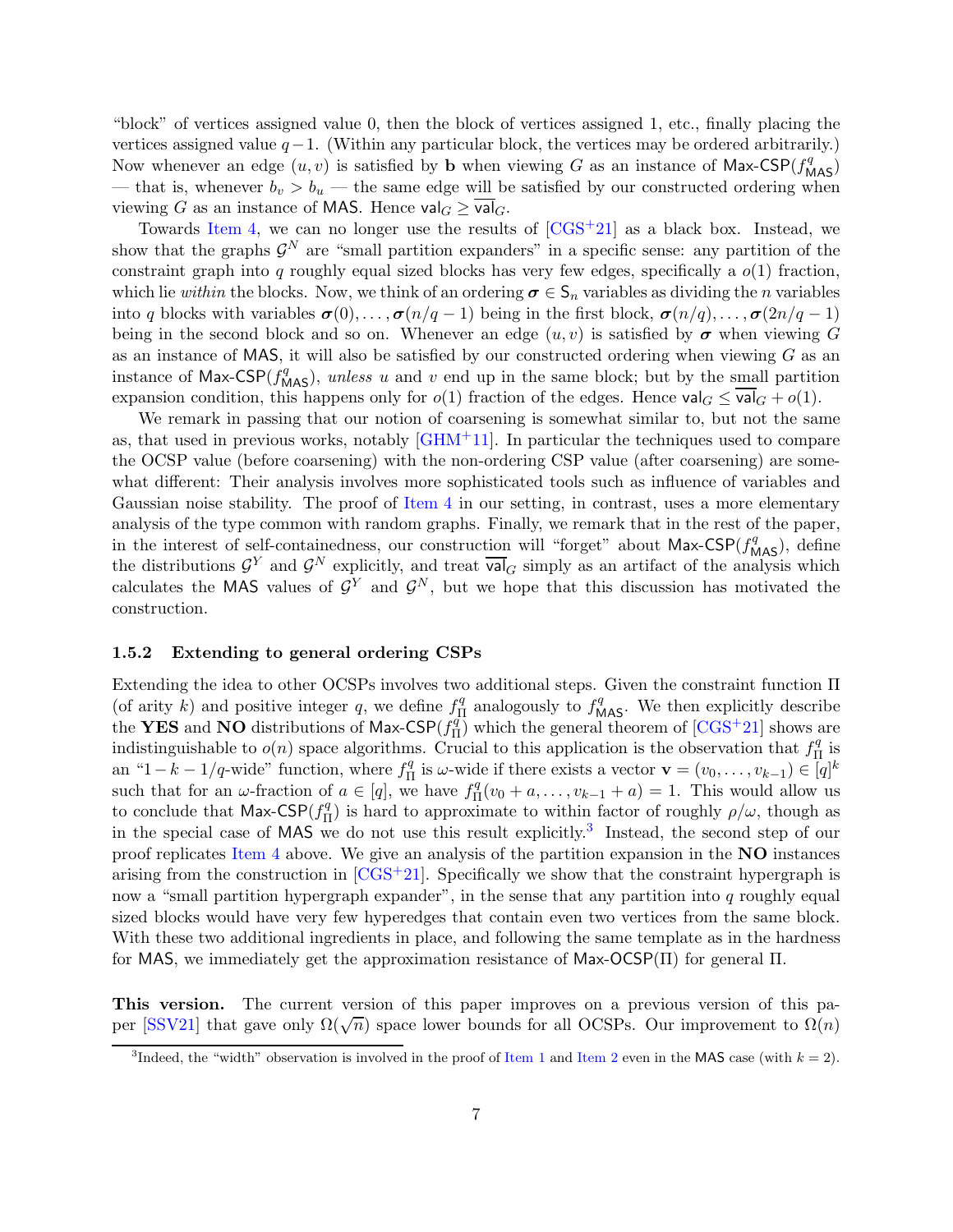space lower bounds comes by invoking the more recent results of  $[CGS^+21]$ , whereas our previous version used the strongest lower bounds for CSPs that were available at the time from an earlier work of Chou, Golovnev, Sudan, and Velusamy [\[CGSV21b\]](#page-20-4). The results of [\[CGSV21b\]](#page-20-4) are quantitatively weaker for the problems considered in [\[CGS](#page-20-5)+21], though their results apply to a broader collection of problems. Interestingly for our application, which covers all OCSPs, the narrower set of problems considered in  $[CGS^+21]$  suffices. We also note that the proof in this version of our paper is more streamlined thanks to the notion of "wide" constraints introduced and used in  $[CGS+21]$  $[CGS+21]$ .

Organization of the rest of the paper. In [Section 2](#page-7-0) we introduce some notation we use and background material. In [Section 3](#page-8-0) we prove our main theorem, [Theorem 1.1.](#page-3-0) In this section we also introduce two distributions on Max-OCSP $(\Pi)$  instances, the YES distribution and the NO distribution, and state lemmas asserting that these distributions are concentrated on instances with high, and respectively low, OCSP value; and that these distributions are indistinguishable to singlepass small space streaming algorithms. We prove the lemmas on the OCSP values in [Section 4,](#page-12-1) and prove the indistinguishability lemma in [Section 5.](#page-18-0)

# <span id="page-7-0"></span>2 Preliminaries and definitions

# 2.1 Basic notation

Some of the notation we use is already introduced in [Section 1.1.](#page-1-0) Here we introduce some more notation we use.

The support of an ordering constraint function  $\Pi : S_k \to \{0,1\}$  is the set supp $(\Pi) = {\pi \in \mathbb{R}^n}$  $S_k|\Pi(\pi)=1$ .

Addition of elements in  $[q]$  is implicitly taken modulo q.

Throughout this paper we will be working with k-uniform ordered hypergraphs, or simply khypergraphs, defined in the sequel. Given a finite set  $V$ , an (ordered, self-loop-free) k-hyperedge  $e = (v_1, \ldots, v_k)$  is a sequence of k distinct elements  $v_1, \ldots, v_k \in V$ . We stress that the ordering of vertices within an edge is important to us. An (ordered, self-loop-free, multi-)  $k-hypergraph$  $G = (V, E)$  is given by a set of vertices V and a multiset  $E = E(G) \subseteq V^k$  of k-hyperedges A k-hyperedge e is incident on a vertex v if v appears in e. Let  $\Gamma(e) \subseteq V$  denote the set of vertices to which a k-hyperedge **e** is incident, and let  $m = m(G)$  denote the number of k-hyperedges in G.

A k-hypergraph is a k-hypermatching if it has the property that no pair of (distinct)  $k$ hyperedges is incident on the same vertex. For  $\alpha \leq \frac{1}{k}$ , an  $\alpha$ -partial k-hypermatching is a khypermatching which contains  $\alpha n$  k-hyperedges. We let  $\mathcal{H}_{k,n,\alpha}$  denote the uniform distribution over all α-partial k-hypermatchings on  $[n]$ .

A vector  $\mathbf{b} = (b_0, \ldots, b_{n-1}) \in [q]^n$  may be viewed as a q-partition of [n] into blocks  $\mathbf{b}^{-1}(0), \ldots, \mathbf{b}^{-1}(q-1)$ , where the *i*-th block  $\mathbf{b}^{-1}(i)$  is defined as the set of indices  $\{j \in [n] : b_j = i\}$ . Given  $\mathbf{b} = (b_0, \ldots, b_{n-1}) \in [q]^n$  and an indexing vector  $\mathbf{j} = (j_0, \ldots, j_{k-1}) \in [n]^k$ , we define  $\mathbf{b}|_{\mathbf{j}} = (b_{j_0}, \ldots, b_{j_{k-1}}).$ 

Given an instance  $\Psi$  of Max-OCSP(II) on n variables, we define the *constraint hypergraph*  $G(\Psi)$ to be the k-hypergraph on  $[n]$ , where each k-hyperedge corresponds to a constraint (given by the exact same k-tuple). We also let  $m(\Psi)$  denote the number of constraints in  $\Psi$  (equiv., the number of k-hyperedges in  $G(\Psi)$ ).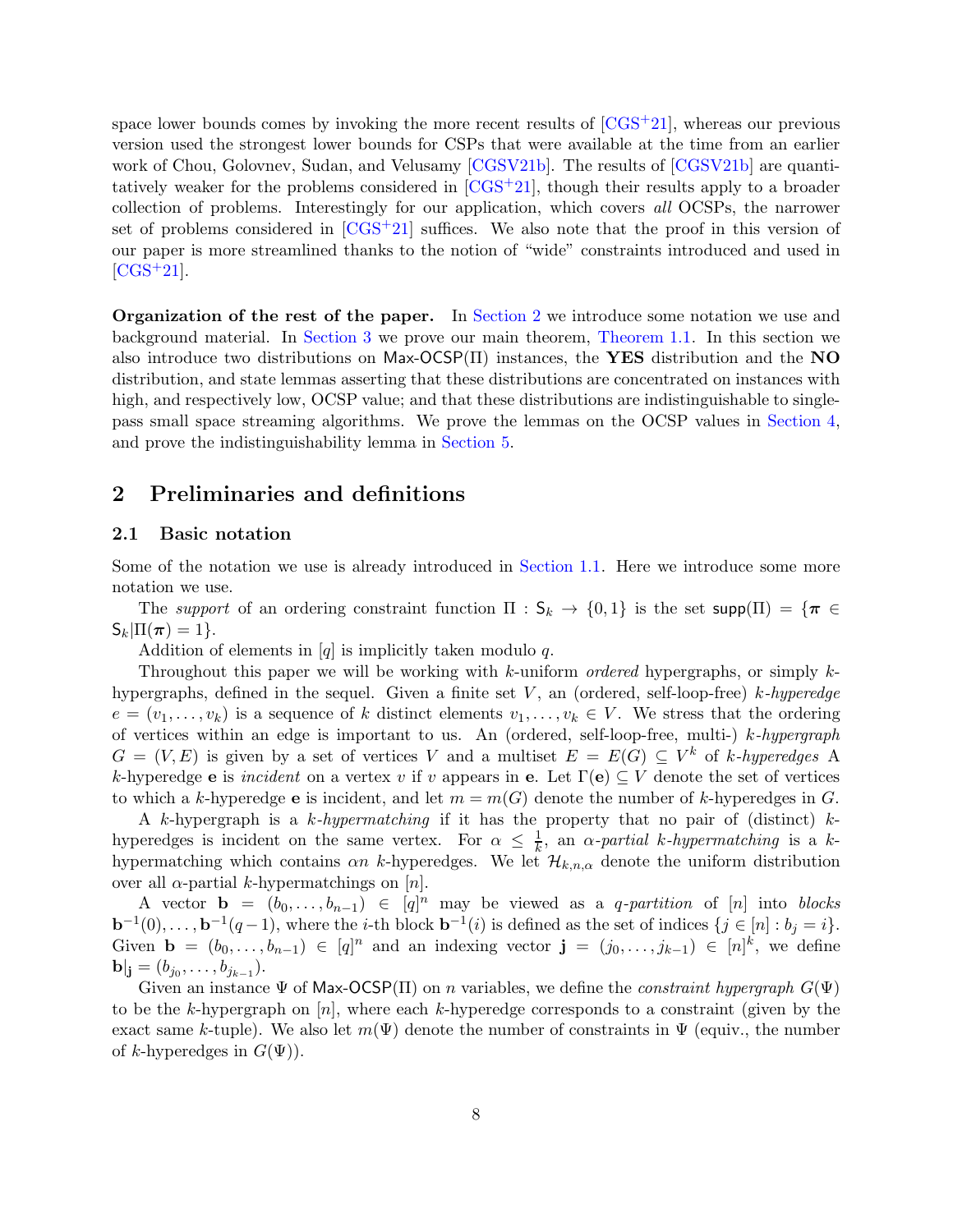## 2.2 Concentration bound

We also require the following form of  $Azuma's inequality$ , a concentration inequality for submartingales. For us the following form, for Boolean-valued random variables with bounded conditional expectations taken from Kapralov and Krachun [\[KK19\]](#page-21-8), is particularly convenient.

<span id="page-8-2"></span>**Lemma 2.1** ([\[KK19,](#page-21-8) Lemma 2.5]). Let  $X_0, \ldots, X_{m-1}$  be (not necessarily independent) {0,1}valued random variables, such that for some  $p \in (0,1)$ ,  $\mathsf{E}[X_i | X_0, \ldots, X_{i-1}] \leq p$  for every  $i \in [m]$ . Then if  $\mu := pm$ , for every  $\nu > 0$ ,

$$
\Pr[X_0 + \dots + X_{m-1} \ge \mu + \nu] \le \exp\left(-\frac{1}{2} \cdot \frac{\nu^2}{\mu + \nu}\right).
$$

# <span id="page-8-0"></span>3 The streaming space lower bound

In this section we prove our main theorem, modulo some lemmas that we prove in later sections. We restate the theorem below for convenience.

**Theorem 1.1** (Main theorem). For every  $k \in \mathbb{N}$  and every  $\Pi : S_k \to \{0,1\}$ , Max-OCSP( $\Pi$ ) is approximation resistant in the (single-pass) streaming setting. In particular for every  $\varepsilon > 0$ , every  $(\rho(\Pi) + \varepsilon)$ -approximation algorithm A for Max-OCSP( $\Pi$ ) requires  $\Omega(n)$  space.

Our lower bound is proved, as is usual for such statements, by showing that no small space algorithm can "distinguish" YES instances with OCSP value at least  $1 - \varepsilon/2$ , from NO instances with OCSP value at most  $\rho(\Pi) + \varepsilon/2$ . Such a statement is in turn proved by exhibiting two families of distributions, the YES distributions and the NO distributions, and showing these are indistinguishable. Specifically we choose some parameters  $q, T, \alpha$  and a permutation  $\pi \in \mathsf{S}_k$ carefully and define two distributions  $\mathcal{G}^Y = \mathcal{G}_{q,n,\alpha,T}^{Y,\pi}(\Pi)$  and  $\mathcal{G}^N = \mathcal{G}_{q,n,\alpha,T}^N(\Pi)$ . We claim that for our choice of parameters  $\mathcal{G}^Y$  is supported on instances with value at least  $1-\varepsilon/2$  — this is asserted in [Lemma 3.3.](#page-11-0) Similarly we claim that  $\mathcal{G}^N$  is mostly supported (with probability  $1 - o(1)$ ) on instances with value at most  $\rho(\Pi)+\varepsilon/2$  (see [Lemma 3.4\)](#page-11-1). Finally we assert in [Lemma 3.5](#page-11-2) that any algorithm that distinguishes  $\mathcal{G}^Y$  from  $\mathcal{G}^N$  with "advantage" at least 1/8 (i.e., accepts  $\Psi \sim \mathcal{G}^Y$  with probability 1/8 more than  $\Psi \sim \mathcal{G}^N$  requires  $\Omega(n)$  space.

Assuming [Lemma 3.3,](#page-11-0) [Lemma 3.4,](#page-11-1) and [Lemma 3.5](#page-11-2) the proof of [Theorem 1.1](#page-3-0) is straightforward and proved at the end of this section. Proofs of [Lemma 3.3](#page-11-0) and [Lemma 3.4](#page-11-1) are in [Section 4](#page-12-1) and of [Lemma 3.5](#page-11-2) in [Section 5.](#page-18-0)

## <span id="page-8-3"></span>3.1 Distribution of hard instances

For  $\ell, k \in [q]$ , define the k-tuple of "contiguous" values  $\mathbf{v}_q^{(\ell)} = (\ell, \ldots, \ell + k - 1) \in [q]^k$ . Crucially, since the addition here is taken modulo q, we may have  $\ell + k - 1 < \ell$  and in particular  $\text{ord}(\mathbf{v}_q^{(\ell)})$ may not be the identity.

For a k-tuple  $\mathbf{a} = (a_0, \ldots, a_{k-1})$  and a permutation  $\pi \in S_k$ , define the *permuted* k-tuple  $\mathbf{a}_{\pi}$ as  $(a_{\pi^{-1}(0)}, \ldots, a_{\pi^{-1}(k-1)})$ . In particular, we have  $(\mathbf{v}_q^{(\ell)})_{\pi} = (\pi^{-1}(0) + \ell, \ldots, \pi^{-1}(k-1) + \ell)$ . We define  $a_{\pi}$  in this way because:

<span id="page-8-1"></span>**Proposition 3.1.** If a is a k-tuple of distinct integers, then  $\text{ord}(a_{\pi}) = \text{ord}(a) \circ \pi$  (where  $\circ$  denotes composition of permutations).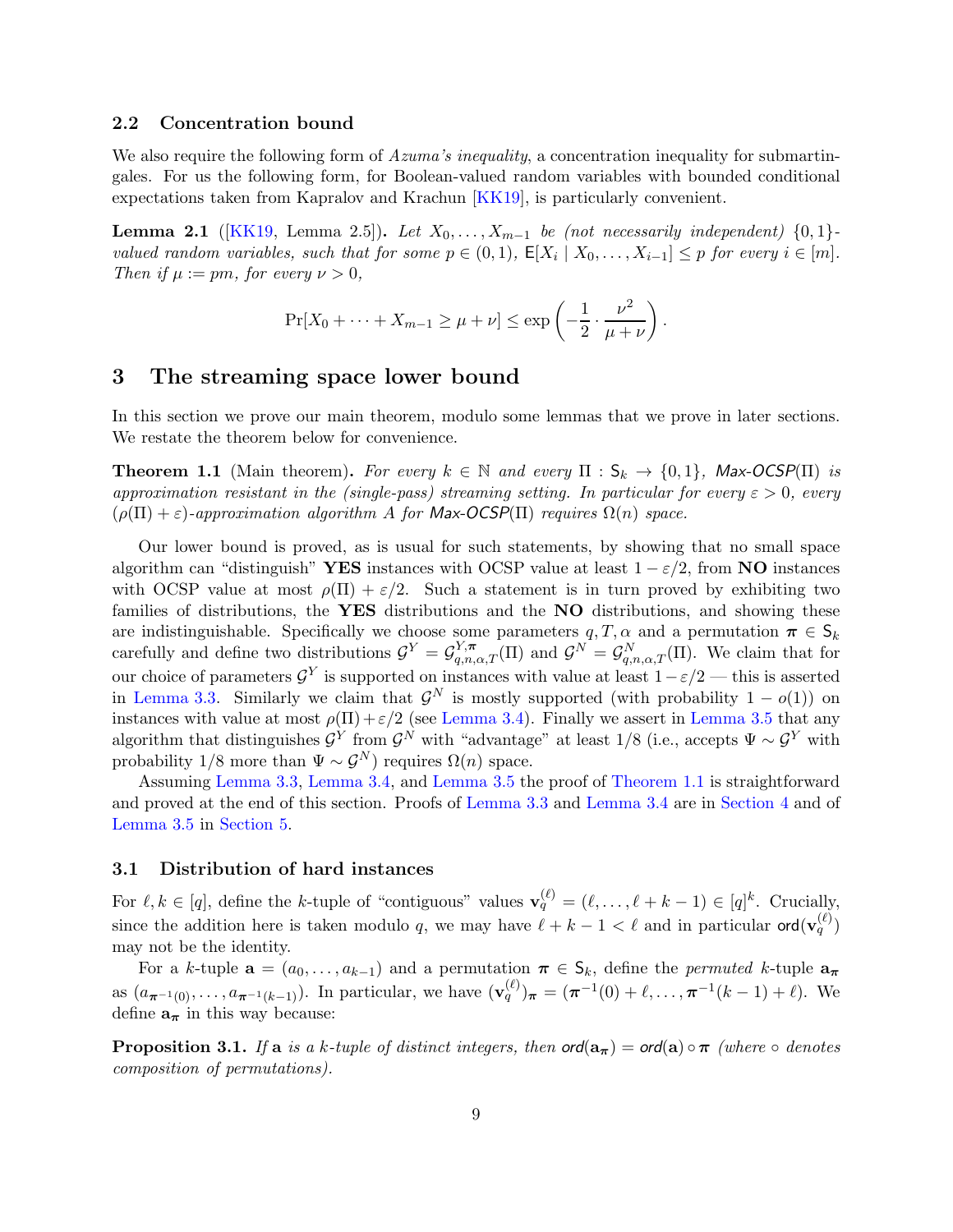*Proof.* Recall that  $\text{ord}(a)$  is the unique permutation  $\tau$  such that  $a_{\tau(0)} < \cdots < a_{\tau(k-1)}$ . Let  $\tau = \text{ord}(a)$ , and let  $\sigma = \text{ord}(a_{\pi})$ , so that  $\sigma$  is the unique permutation such that  $a_{\sigma(\pi^{-1}(0))} < \cdots <$  $a_{\sigma(\pi^{-1}(k-1))}$ . Then  $\tau = \sigma \circ \pi^{-1}$ . Hence  $\tau \circ \pi = \sigma$ , as desired.

We now formally define our YES and NO distributions for Max-OCSP $(\Pi)$ .

<span id="page-9-0"></span>**Definition 3.2**  $(\mathcal{G}_{q,n,\alpha,T}^{Y,\pi}(\Pi)$  and  $\mathcal{G}_{q,n,\alpha,T}^{N}(\Pi))$ . For  $k \in \mathbb{N}$  and  $\Pi : \mathsf{S}_k \to \{0,1\}$ , let  $q,n,T \in \mathbb{N}$ ,  $\alpha > 0$ , and let  $B = N$  or  $B = (Y, \pi)$  for some  $\pi \in \text{supp}(\Pi)$ . We define the distribution  $\mathcal{G}^B_{q,n,\alpha,T}$ , over n-variable Max-OCSP $(\Pi)$  instances, as follows:

- 1. Sample a uniformly random q-partition  $\mathbf{b} = (b_0, \ldots, b_{n-1}) \in [q]^n$ .
- 2. Sample T hypermatchings independently  $\widetilde{G}_0, \ldots, \widetilde{G}_{T-1} \sim \mathcal{H}_{k,n,\alpha}$ .
- 3. For each  $t \in [T]$ , do the following:
	- Let  $G_t$  be an empty k-hypergraph on  $[n]$ .
	- For each k-hyperedge  $\widetilde{\mathbf{e}} = (j_0, \ldots, j_{k-1}) \in E(\widetilde{G}_t)$ :
		- $-$  (**YES**) If  $B = (Y, \pi)$ , and there exists  $\ell \in [q]$  such that  $\mathbf{b}|_{\mathbf{j}} = (\mathbf{v}_q^{(\ell)})_{\pi}$ , add  $\widetilde{\mathbf{e}}$  to  $G_t$ with probability  $\frac{1}{q}$ .

 $\overline{1}$ 

- $-$  (**NO**) If  $B = N$ , add  $\tilde{e}$  to  $G_t$  with probability  $\frac{1}{q^k}$ .
- 4. Let  $G := G_0 \cup \cdots \cup G_{T-1}$ .

 $\overline{1}$ 

5. Return the Max-OCSP( $\Pi$ ) instance  $\Psi$  on n variables given by the constraint hypergraph G.

We say that an algorithm ALG achieves advantage  $\delta$  in distinguishing  $\mathcal{G}_{q,n,\alpha,T}^{Y,\pi}(\Pi)$  from  $\mathcal{G}_{q,n,\alpha,T}^{N}(\Pi)$ if there exists an  $n_0$  such that for all  $n \geq n_0$ , we have

$$
\left|\Pr_{\Psi \sim \mathcal{G}_{q,n,\alpha,T}^{Y,\pi}(\Pi)}[\mathbf{ALG}(\Psi) = 1] - \Pr_{\Psi \sim \mathcal{G}_{q,n,\alpha,T}^{N}(\Pi)}[\mathbf{ALG}(\Psi) = 1]\right| \ge \delta.
$$

We make several remarks on this definition. Firstly, note that the constraints within  $\mathcal{G}_{q,n,\alpha,T}^{Y,\pi}(\Pi)$ and  $\mathcal{G}_{q,n,\alpha,T}^N(\Pi)$  do not directly depend on  $\Pi$ . We still parameterize the distributions by  $\Pi$ , since they are formally distributions over Max-OCSP(Π) instances; Π also determines the set of allowed permutations  $\pi$  in the YES case as well as the underlying arity k. However, we will omit the parameterization (Π) when clear from context. Secondly, we note that when sampling an instance from  $\mathcal{G}_{q,n,\alpha,T}^N$ , the partition **b** has no effect, and so  $\mathcal{G}_{q,n,\alpha,T}^N$  is completely random. Hence these instances fit into the standard paradigm for streaming lower bounds of "random graphs vs. random graphs with hidden structure". Finally, we observe that the number of constraints in both distributions is distributed as a sum of  $m = n\alpha T$  independent Bernoulli $(\frac{1}{q^k})$  random variables.

In the following section we state lemmas which highlight the main properties of the distributions above. See [Figure 1](#page-10-0) for a visual interpretation of the distributions in the case of MAS.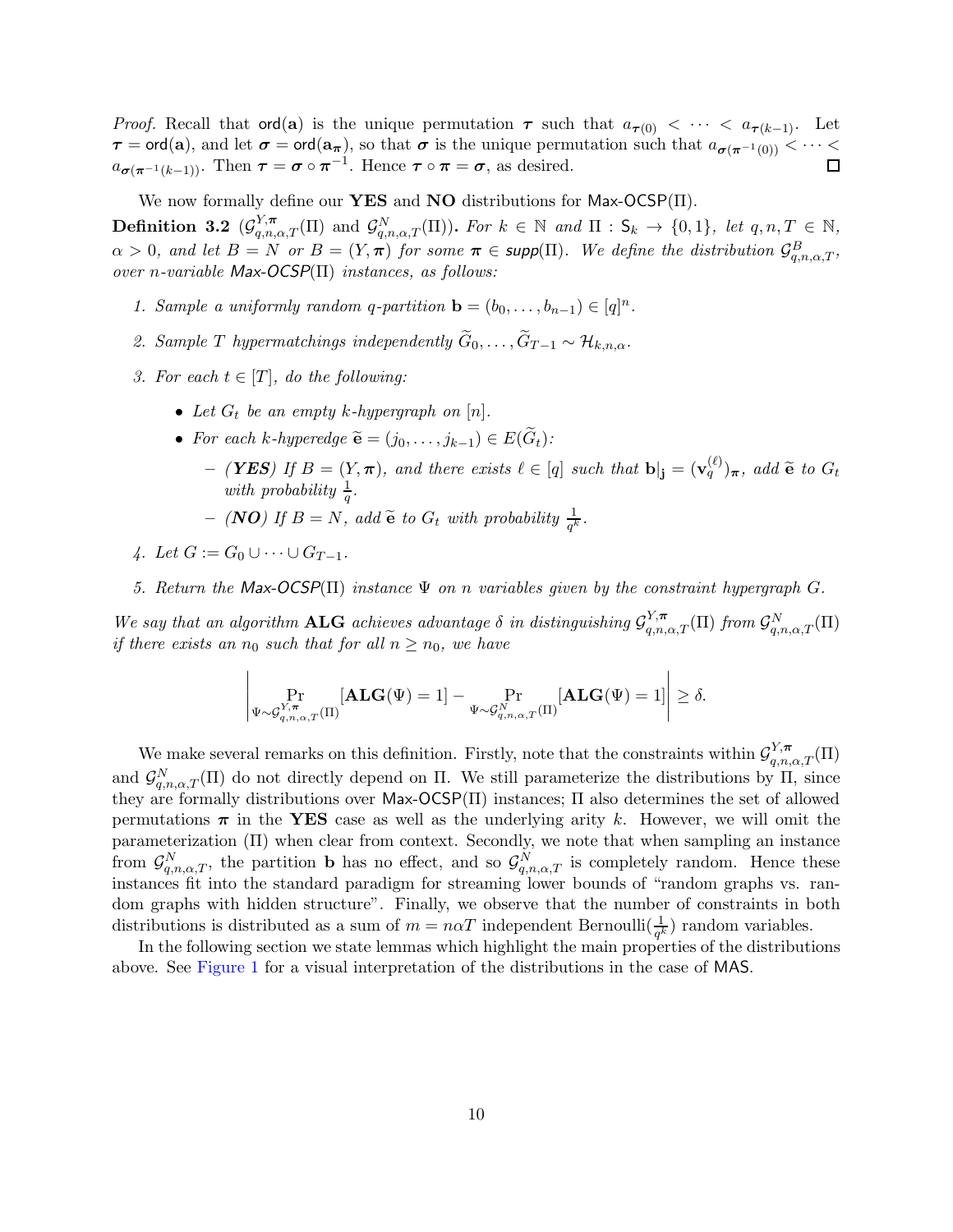<span id="page-10-0"></span>

(a) Constraint graph of a sample  $\textsf{MAS}$  instance drawn from  $\mathcal{G}^Y$ 



(b) Constraint graph of a sample  $\textsf{MAS}$  instance drawn from  $\mathcal{G}^N$ 

Figure 1: The constraint graphs of MAS instances which could plausibly be drawn from  $\mathcal{G}^Y$  and  $\mathcal{G}^N$ , respectively, for  $q = 5$  and  $n = 12$ . Recall that MAS is a binary Max-OCSP with ordering constraint function  $\Pi$  supported only on [0 1]. According to the definition of  $\mathcal{G}^Y$  (see [Definition 3.2,](#page-9-0) with  $\boldsymbol{\pi} = [0 \; 1]$ ), instances are sampled by first sampling a q-partition  $\mathbf{b} = (b_0, \ldots, b_{n-1}) \in [q]^n$ , and then sampling some edges; every sampled edge  $(u, v)$  must satisfy  $b_v = b_u + 1 \pmod{q}$ . On the other hand, there are no requirements on  $(b_u, b_v)$  for instances sampled from  $\mathcal{G}^N$ . Above, the blocks of the partition **b** are labelled  $0, \ldots, 4$ , and the reader can verify that the edges satisfy the appropriate requirements. We also color the edges in a specific way: We color an edge  $(u, v)$ green, orange, or red if  $b_v > b_u$ ,  $b_v = b_u$ , or  $b_v < b_u$ , respectively. This visually suggests important elements of our proofs that  $\mathcal{G}^Y$  has MAS values close to 1 and  $\mathcal{G}^N$  has MAS values close to  $\frac{1}{2}$  (for formal statements, see [Lemma 3.3](#page-11-0) and [Lemma 3.4,](#page-11-1) respectively). Specifically, in the case of  $\overline{\mathcal{G}}^Y$ , if we arbitrarily arrange the vertices in each block, we will get an ordering in which every green edge is satisfied, and we expect all but  $\frac{1}{q}$  fraction of the edges to be satisfied (i.e., all but those which go from block  $q-1$  to block 0). On the other hand, if we executed a similar process in  $\mathcal{G}^N$ , the resulting ordering would satisfy all green edges and some subset of the orange edges; together, in expectation, these account only for  $\frac{q(q+1)}{2q^2} = \frac{q+1}{2q}$  $\frac{d+1}{2q} \approx \frac{1}{2}$  fraction of the edges.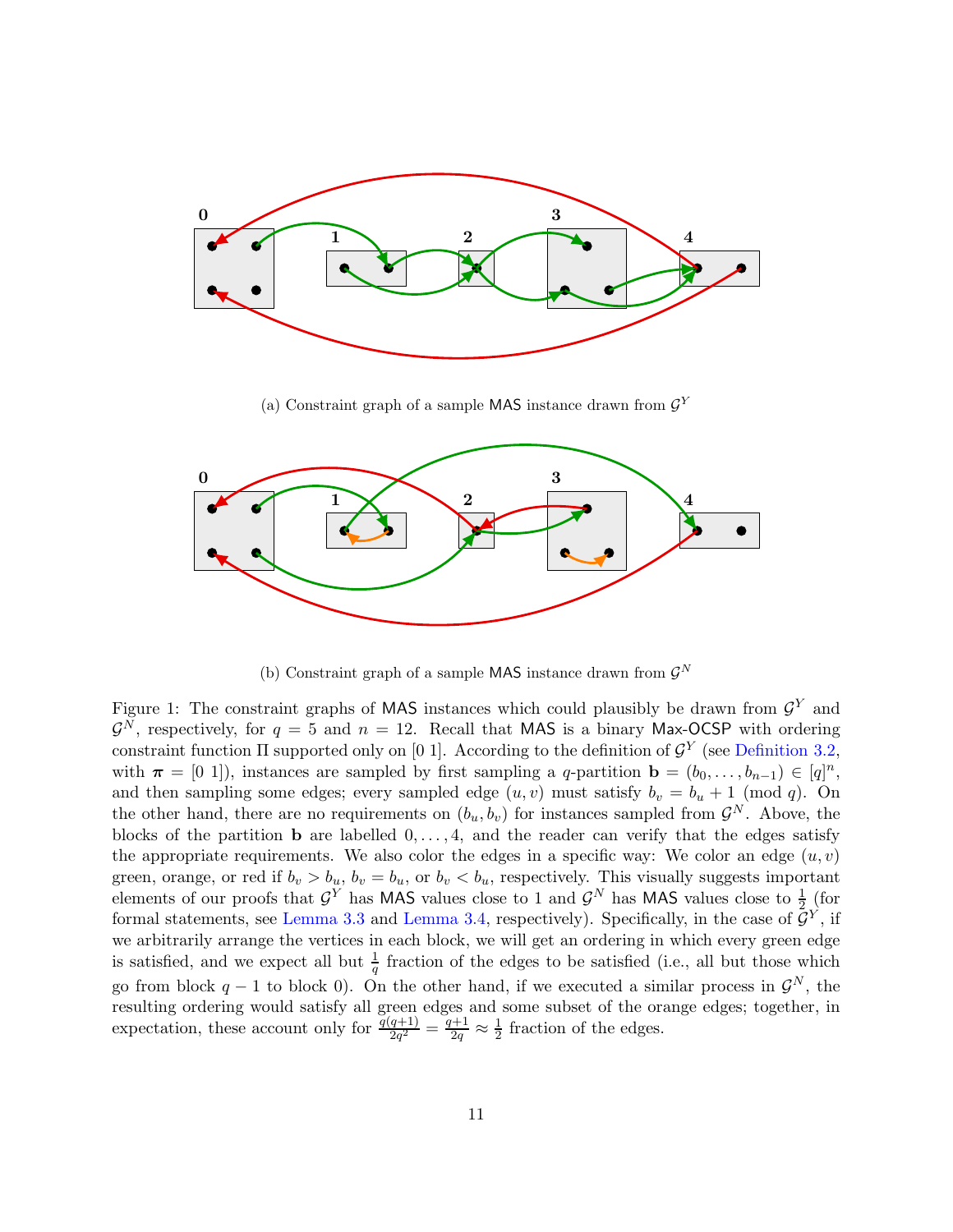# 3.2 Statement of key lemmas

Our first lemma shows that  $\mathcal{G}^Y$  is supported on instances of high value.

<span id="page-11-0"></span>**Lemma 3.3** ( $\mathcal{G}^Y$  has high Max-OCSP(II) values). For every ordering constraint satisfaction function  $\Pi$ , every  $\pi \in \text{supp}(\Pi)$  and  $\Psi \sim \mathcal{G}_{q,n,\alpha,T}^{Y,\pi}$ , we have  $\text{val}_{\Psi} \geq 1 - \frac{k-1}{q}$  (i.e., this occurs with probability 1).

We prove [Lemma 3.3](#page-11-0) in [Section 4.2.](#page-12-2) Next we assert that  $\mathcal{G}^N$  is supported mostly on instances of low value.

<span id="page-11-1"></span>**Lemma 3.4** ( $\mathcal{G}^N$  has low Max-OCSP( $\Pi$ ) values). For every k-ary ordering constraint function  $\Pi : \mathsf{S}_k \to \{0,1\}$ , and every  $\varepsilon > 0$ , there exists  $q_0 \in \mathbb{N}$  and  $\alpha_0 \geq 0$  such that for all  $q \geq q_0$  and  $\alpha \leq \alpha_0$ , there exists  $T_0 \in \mathbb{N}$  such that for all  $T \geq T_0$ , for sufficiently large n, we have

$$
\Pr_{\Psi \sim \mathcal{G}_{q,n,\alpha,T}^N} \left[ \text{val}_{\Psi} \ge \rho(\Pi) + \frac{\varepsilon}{2} \right] \le 0.01.
$$

We prove [Lemma 3.4](#page-11-1) in [Section 4.3.](#page-13-0) We note that this lemma is more technically involved than [Lemma 3.3](#page-11-0) and this is the proof that needs the notion of "small partition expanders". Finally the following lemma asserts the indistinguishability of  $\mathcal{G}^Y$  and  $\mathcal{G}^N$  to small space streaming algorithms. We remark that this lemma follows directly from the work of  $[CGS^+21]$ .

<span id="page-11-2"></span>**Lemma 3.5.** For every  $q, k \in \mathbb{N}$  there exists  $\alpha_0(k) > 0$  such that for every  $T \in \mathbb{N}$ ,  $\alpha \in (0, \alpha_0(k))$ the following holds: For every  $\Pi: \mathsf{S}_k \to \{0,1\}$  and  $\pi \in \mathsf{supp}(\Pi)$ , every streaming algorithm ALG distinguishing  $\mathcal{G}_{q,n,\alpha,T}^{Y,\pi}$  from  $\mathcal{G}_{q,n,\alpha,T}^{N}$  with advantage 1/8 for all lengths n uses space  $\Omega(n)$ .

# 3.3 Proof of Theorem [1.1](#page-3-0)

We now prove [Theorem 1.1.](#page-3-0)

*Proof of [Theorem 1.1.](#page-3-0)* Let A be a  $\rho(\Pi) + \varepsilon$  approximation algorithm for Max-OCSP( $\Pi$ ) that uses space s. Fix  $\pi \in \text{supp}(\Pi)$ . Consider the algorithm **ALG** defined as follows: on input  $\Psi$ , an instance of Max-OCSP(II), if  $A(\Psi) \ge \rho(\Pi) + \frac{\varepsilon}{2}$ , then **ALG** outputs 1, else, it outputs 0. Observe that **ALG** 2 uses  $O(s)$  space. Set  $q_0 \geq \frac{2(k-1)}{\varepsilon}$  $\frac{z-1}{\varepsilon}$  such that the condition of [Lemma 3.4](#page-11-1) holds. Set  $\alpha_0 \in (0, \alpha_0(k)]$ such that the conditions of [Lemma 3.4](#page-11-1) holds. Consider any  $q \ge q_0$  and  $\alpha \le \alpha_0$ : let  $T_0$  be set as in [Lemma 3.4.](#page-11-1) Consider any  $T \geq T_0$ : since  $q \geq \frac{2(k-1)}{\varepsilon}$  $\frac{(-1)}{\varepsilon}$ , it follows from [Lemma 3.3](#page-11-0) that for  $\Psi \sim \mathcal{G}_{q,n,\alpha,T}^{Y,\pi}$ , we have val $\Psi \geq 1-\frac{\varepsilon}{2}$  $\frac{\varepsilon}{2}$ , and hence with probability at least  $2/3$ ,  $A(\Psi) \ge \rho(\Pi) + \frac{\varepsilon}{2}$ . Therefore,  $\mathbb{E}_{\Psi \sim \mathcal{G}_{q,n,\alpha,T}^{Y,\pi}}[\mathbf{ALG}(\Psi) = 1] \geq 2/3$ . Similarly, by the choice of  $q_0, \alpha_0, T_0$ , it follows from [Lemma 3.4](#page-11-1) that

$$
\Pr_{\Psi \sim \mathcal{G}_{q,n,\alpha,T}^N} \left[ \mathsf{val}_\Psi \geq \rho(\Pi) + \frac{\varepsilon}{2} \right] \leq 0.01,
$$

and hence,  $\mathbb{E}_{\Psi \sim \mathcal{G}_{q,n,\alpha,T}^N}[\mathbf{ALG}(\Psi) = 1] \leq \frac{1}{3} + 0.01$ . Therefore, **ALG** distinguishes  $\mathcal{G}_{q,n,\alpha,T}^{Y,\pi}$  from  $\mathcal{G}_{q,n,\alpha,T}^N$  with advantage 1/8. By applying [Lemma 3.5,](#page-11-2) we conclude that the space complexity of A is at least  $\Omega(n)$ .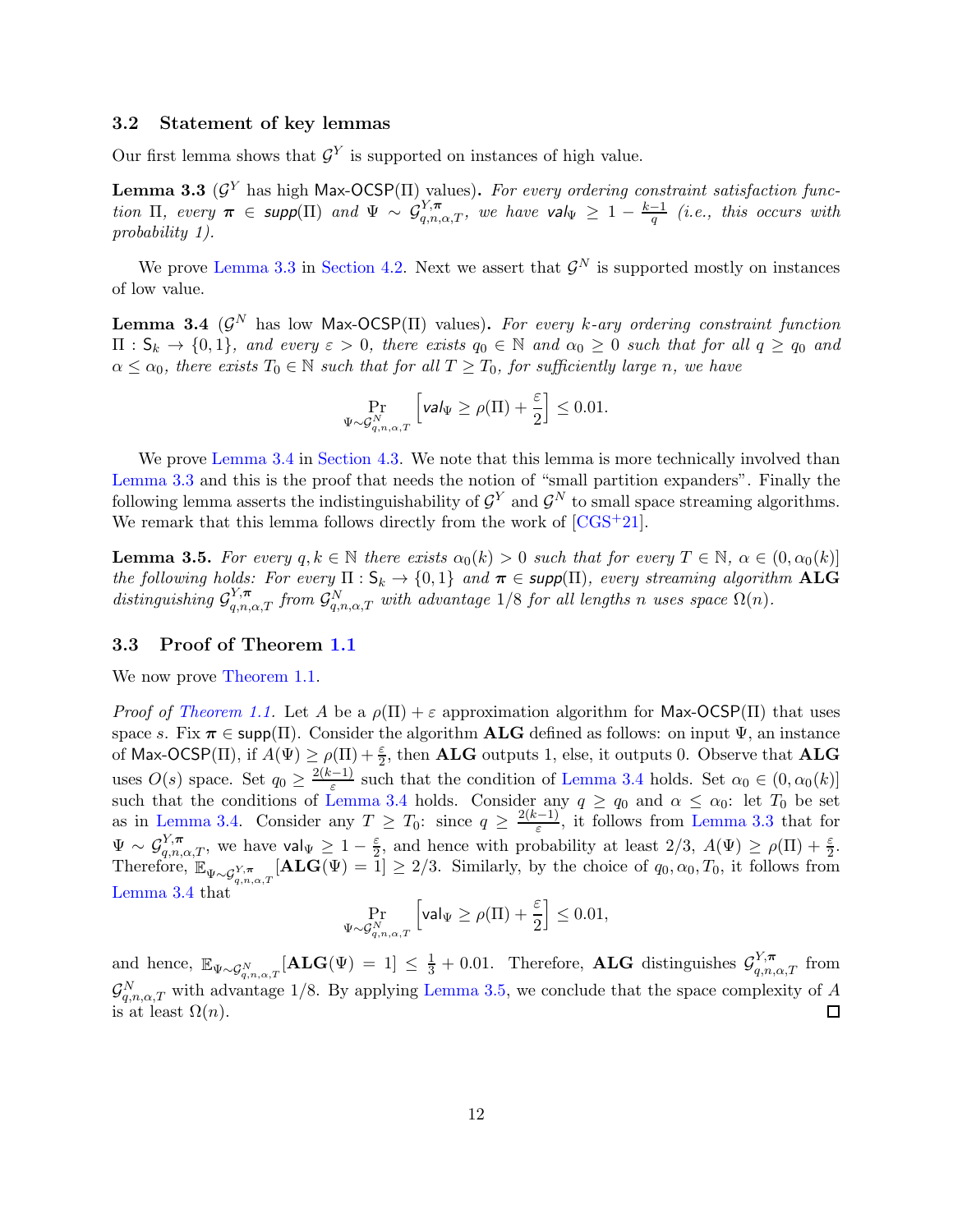# <span id="page-12-1"></span>4 Bounds on Max-OCSP( $\Pi$ ) values of  $\mathcal{G}^Y$  and  $\mathcal{G}^N$

The goal of this section is to prove our technical lemmas which lower bound the Max-OCSP(Π) values of  $\mathcal{G}_{q,n,\alpha,T}^{Y,\pi}$  [\(Lemma 3.3\)](#page-11-0) and upper bound the Max-OCSP(II) values of  $\mathcal{G}_{q,n,\alpha,T}^{N}$  [\(Lemma 3.4\)](#page-11-1).

# <span id="page-12-0"></span>4.1 CSPs and coarsening

In preparation for proving the lemmas, we recall the definition of (non-ordering) constraint satisfaction problems (CSPs), whose solution spaces are  $[q]^n$  (as opposed to  $\mathsf{S}_n$ ), and define an operation called q-coarsening on Max-OCSP's, which restricts the solution space from  $S_n$  to  $[q]^n$ .

A maximum constraint satisfaction problem,  $Max-CSP(f)$ , is specified by a single constraint function  $f: [q]^k \to \{0,1\}$ , for some positive integer k. An *instance* of Max-CSP $(f)$  on n variables is given by m constraints  $C_0, \ldots, C_{m-1}$  where  $C_i = (f, \mathbf{j}(i))$ , i.e., the application of the function f to the variables  $\mathbf{j}(i) = (j(i)_0, \ldots, j(i)_{k-1})$ . (Again, f is omitted when clear from context.) The value of an assignment  $\mathbf{b} \in [q]^n$  on an instance  $\Phi = (C_0, \ldots, C_{m-1})$ , denoted  $\overline{\mathsf{val}}^q_{\Phi}(\mathbf{b})$ , is the fraction of constraints satisfied by **b**, i.e.,  $\overline{\text{val}_{\Phi}^q}(\textbf{b}) = \frac{1}{m} \sum_{i \in [m]} f(\textbf{b}|_{\textbf{j}(i)})$ , where (recall)  $\textbf{b}|_{\textbf{j}} =$  $(b_{j_0},\ldots,b_{j_{k-1}})$  for  $\mathbf{b}=(b_0,\ldots,b_{n-1}),\mathbf{j}=(j_0,\ldots,j_{k-1})$ . The optimal value of  $\Phi$  is defined as  $\overline{\text{val}}_{\Phi}^q = \max_{\mathbf{b} \in [q]^n} {\{ \overline{\text{val}}_{\Phi}^q(\mathbf{b}) \}}.$ 

**Definition 4.1** (q-coarsening). Let  $\Pi$  be a k-ary Max-OCSP and let  $q \in \mathbb{N}$ . The q-coarsening of  $\Pi$  is the k-ary Max-CSP problem Max-CSP( $f_{\Pi}^q$  $\binom{q}{\Pi}$  where we define  $f_{\Pi}^q$  $H^q_{\Pi}:[q]^k \to \{0,1\}$  as follows: For  $\mathbf{a} \in [q]^k$ ,  $f^q_{\Pi}$  $\P^q_{\Pi}(\mathbf{a}) = 1$  iff the entries in **a** are all distinct and  $\Pi(\text{ord}(\mathbf{a})) = 1$ . The q-coarsening of an instance  $\Psi$  of Max-OCSP(II) is the instance  $\Phi$  of Max-CSP( $f_{\Pi}^{\dot{q}}$  $\binom{q}{\Pi}$  given by the identical collection of constraints.

The following lemma captures the idea that coarsening restricts the space of possible solutions; compare to [Lemma 4.8](#page-15-0) below.

<span id="page-12-3"></span>**Lemma 4.2.** If  $q \in \mathbb{N}$ ,  $\Psi$  is an instance of Max-OCSP(II), and  $\Phi$  is the q-coarsening of  $\Psi$ , then  $\mathsf{val}_{\Psi} \geq \overline{\mathsf{val}}_{\Phi}^q.$ 

*Proof.* We will show that for every assignment  $\mathbf{b} \in [q]^n$  to  $\Phi$ , we can construct an assignment  $\sigma \in \mathsf{S}_n$  to  $\Psi$  such that  $\mathsf{val}_{\Psi}(\sigma) \geq \overline{\mathsf{val}}_{\Phi}^q(\mathbf{b})$ . Consider an assignment  $\mathbf{b} \in [q]^n$ . Let  $\sigma$  be the ordering on [n] given by placing the blocks  $\mathbf{b}^{-1}(0), \ldots, \mathbf{b}^{-1}(q-1)$  in order (within each block, we enumerate the indices arbitrarily). Consider any constraint  $C = \mathbf{j} = (j_0, \ldots, j_{k-1})$  in  $\Phi$  which is satisfied by **b** in  $\Phi$ . Since  $f_{\Pi}^q$  $\P_i^q(\mathbf{b}|\mathbf{j}) = 1$ , by definition of  $f_{\Pi}^q$  we have that  $\Pi(\text{ord}(\mathbf{b}|\mathbf{j})) = 1$  and  $b_{j_0}, \ldots, b_{j_{k-1}}$  are distinct. The latter implies, by construction of  $\sigma$ , that  $\text{ord}(\mathbf{b}|j) = \text{ord}(\sigma|j)$ . Hence  $\Pi(\text{ord}(\sigma|j)) = 1$ , so  $\sigma$  satisfies C in  $\Psi$ . Hence  $\text{val}_{\Psi}(\sigma) > \text{val}_{\mathcal{A}}^q(\mathbf{b})$ . so  $\boldsymbol{\sigma}$  satisfies C in  $\Psi$ . Hence  $\text{val}_{\Psi}(\boldsymbol{\sigma}) \geq \overline{\text{val}}_{\Phi}^q(\mathbf{b})$ .

#### <span id="page-12-2"></span>4.2  $\mathcal{G}^Y$  has high Max-OCSP( $\Pi$ ) values

In this section, we prove [Lemma 3.3,](#page-11-0) which states that the Max-OCSP( $\Pi$ ) values of instances  $\Psi$ drawn from  $\mathcal{G}_{q,n,\alpha,T}^{Y,\pi}$  are large. Note that we prove a bound for every instance  $\Psi$  in the support of G  $Y_{q,n,\alpha,T}^{\gamma}$ , although it would suffice for our application to prove that such a bound holds with high probability over the choice of  $\Psi$ .

To prove [Lemma 3.3,](#page-11-0) if  $\Phi$  is the q-coarsening of  $\Psi$ , by [Lemma 4.2,](#page-12-3) it suffices to show that  $\overline{\mathsf{val}}_{\Phi}^q \geq$  $1-\frac{k-1}{q}$ . One natural approach is to consider the q-partition  $\mathbf{b} = (b_0, \ldots, b_{n-1}) \in [q]^n$  sampled when sampling  $\Psi$  and view **b** as an assignment to  $\Phi$ . Consider any constraint  $C = \mathbf{j} = (j_0, \ldots, j_{k-1})$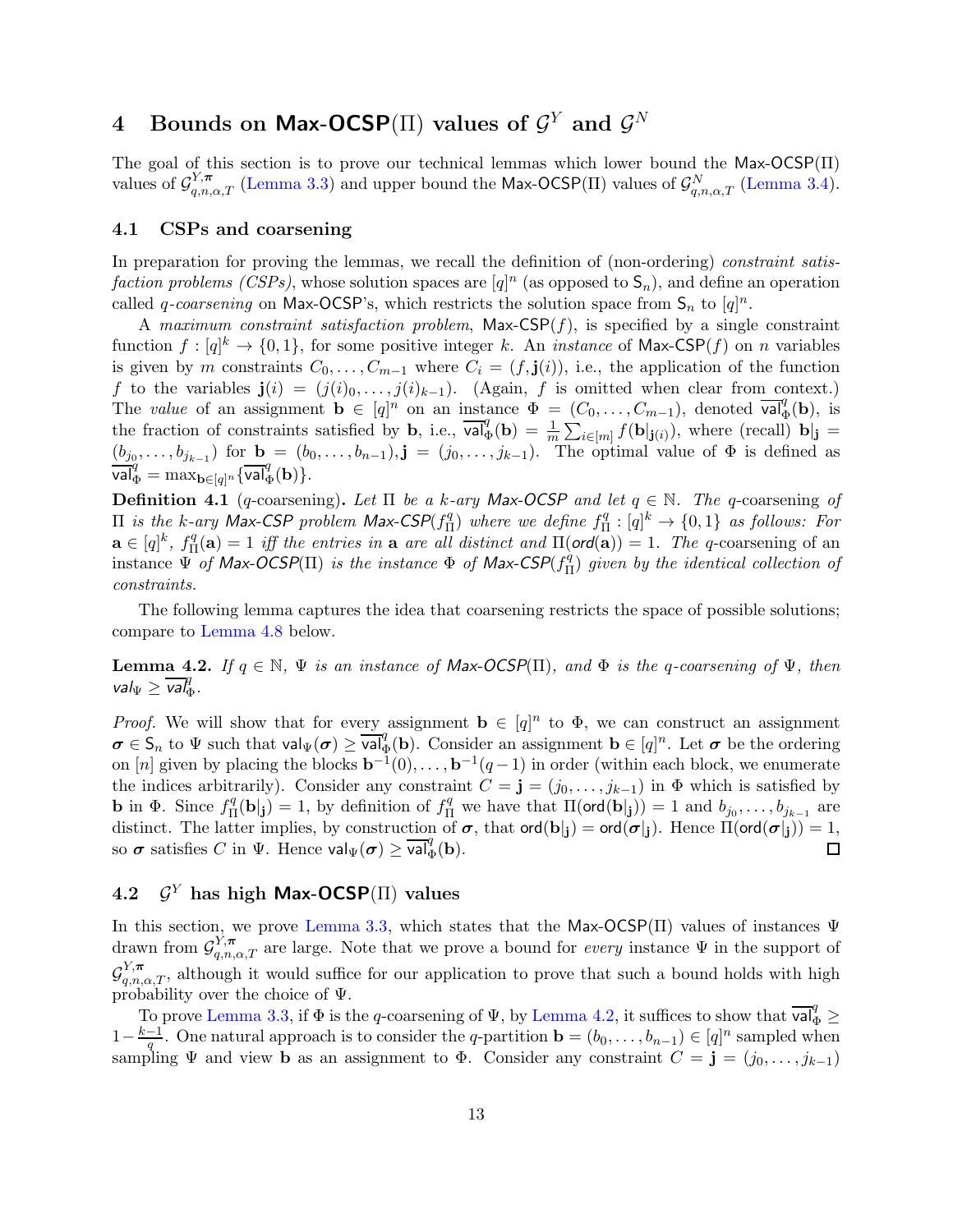in  $\Psi$ ; by the definition of  $\mathcal{G}^{Y,\pi}$  [\(Definition 3.2\)](#page-9-0), we have  $\mathbf{b}|_{\mathbf{j}} = (\mathbf{v}_q^{(\ell)})_{\pi}$  for some (unique)  $\ell \in [q],$ which we term the *identifier* of C (recall, we defined  $\mathbf{v}_q^{(\ell)}$  as the k-tuple  $(\ell, \ldots, \ell + k - 1) \in [q]^k$ ). In other words,  $\mathbf{b}$ <sub>j</sub> =  $(\mathbf{v}_q^{(\ell)})_{\boldsymbol{\pi}}$ . Hence, C is satisfied by **b** iff  $\Pi(\text{ord}((\mathbf{v}_q^{(\ell)})_{\boldsymbol{\pi}})) = 1$ . By [Proposition 3.1](#page-8-1) above,  $\textsf{ord}((\mathbf{v}_q^{(\ell)})_{\boldsymbol{\pi}}) = \textsf{ord}(\mathbf{v}_q^{(\ell)}) \circ \boldsymbol{\pi}$ . Hence a sufficient condition for **b** to satisfy C (which is in fact necessary in the case  $|\textsf{supp}(\Pi)| = 1$ ) is that  $\textsf{ord}(\mathbf{v}_q^{(\ell)}) = [0 \ \cdots \ k-1]$  (since then  $\textsf{ord}((\mathbf{v}_q^{(\ell)})_{\boldsymbol{\pi}}) = \boldsymbol{\pi}$ ); this happens iff C's identifier  $\ell \in \{0, \ldots, q - k\}$ . Unfortunately, when sampling the constraints C, we might get "unlucky" and get a sample which over-represents the constraints  $C$  with identifier  $\ell \in \{q-k+1,\ldots,q-1\}$ . We can resolve this issue using "shifted" versions of **b**.<sup>[4](#page-13-1)</sup> The proof is as follows:

*Proof of [Lemma 3.3.](#page-11-0)* For  $t \in [q]$ , define the assignment  $\mathbf{b}^{(t)} = (b_0^{(t)})$  $b_0^{(t)}, \ldots, b_{n-1}^{(t)}$ ) to  $\Phi$  via  $b_i^{(t)} = b_i + t$ for  $i \in [n]$ .

Fix  $t \in [q]$ . Then we claim that  $\mathbf{b}^{(t)}$  satisfies any constraint C with identifier  $\ell$  such that  $\ell + t \in \{0, \ldots, q-k\}$ . Indeed, if  $C = \mathbf{j}$  is a constraint with identifier  $\ell$ , since  $\mathbf{b} \vert \mathbf{j} = (\mathbf{v}_q^{(\ell)})_{\pi}$ , then we have  $\mathbf{b}^{(t)}|_{\mathbf{j}} = (\mathbf{v}_q^{(\ell+t)})_{\boldsymbol{\pi}};$  as long as  $\ell + t \in \{0, \ldots, q - k\}$ , then  $\text{ord}(\mathbf{v}_q^{(\ell+t)}) = [0 \cdots k-1]$ , and so by  $\text{Proposition 3.1, } \mathsf{ord}((\mathbf{v}_q^{(\ell+t)})_{\boldsymbol{\pi}})=\boldsymbol{\pi}. \, \text{ Thus, } \Pi(\mathsf{ord}((\mathbf{v}_q^{(\ell+t)})_{\boldsymbol{\pi}}))=1.$  $\text{Proposition 3.1, } \mathsf{ord}((\mathbf{v}_q^{(\ell+t)})_{\boldsymbol{\pi}})=\boldsymbol{\pi}. \, \text{ Thus, } \Pi(\mathsf{ord}((\mathbf{v}_q^{(\ell+t)})_{\boldsymbol{\pi}}))=1.$  $\text{Proposition 3.1, } \mathsf{ord}((\mathbf{v}_q^{(\ell+t)})_{\boldsymbol{\pi}})=\boldsymbol{\pi}. \, \text{ Thus, } \Pi(\mathsf{ord}((\mathbf{v}_q^{(\ell+t)})_{\boldsymbol{\pi}}))=1.$ 

Now (no longer fixing t), for each  $\ell \in [q]$ , let  $w^{(\ell)}$  be the fraction of constraints in  $\Psi$  with identifier  $\ell$ . By the above claim, for each  $t \in [q]$ , we have  $\overline{\mathsf{val}}^q_{\Phi}(\mathbf{b}^{(t)}) \ge \sum_{\ell:\ell+t \in \{0,\dots,q-k\}} w^{(\ell)}$ . On the other hand,  $\sum_{\ell=0}^{q-1} w^{(\ell)} = 1$  (since every constraint has some (unique) identifier). Hence

$$
\sum_{t=0}^{q-1} \text{val}_{\Phi}(b^{(t)}) \ge \sum_{t=0}^{q-1} \left( \sum_{\ell:\ell+t \in \{0,\dots,q-k\}} w^{(\ell)} \right) = q - (k-1),
$$

since each term  $w^{(\ell)}$  appears exactly  $q - (k - 1)$  times in the expanded sum. Hence by averaging, there exists some  $t \in [q]$  such that  $\overline{\mathsf{val}_{\Phi}^{\mathcal{d}}}(\mathbf{b}^{(t)}) \geq 1 - \frac{k-1}{q}$ , and so  $\overline{\mathsf{val}}_{\Phi}^{\mathcal{d}} \geq 1 - \frac{k-1}{q}$ , as desired.  $\Box$ 

#### <span id="page-13-0"></span>4.3 G  $\mathcal{G}^N$  has low Max-OCSP( $\Pi$ ) values

In this section, we prove [Lemma 3.4,](#page-11-1) which states that the  $Max-OCSP(\Pi)$  value of an instance drawn from  $\mathcal{G}^N$  does not significantly exceed the random ordering threshold  $\rho(\Pi)$ , with high probability.

Using concentration bounds (i.e., [Lemma 2.1\)](#page-8-2), one could show that a fixed solution  $\sigma \in S_n$ satisfies more than  $\rho(\Pi) + \frac{1}{q}$  constraints with probability which is exponentially small in n. However, taking a union bound over all n! permutations  $\sigma$  would cause an unacceptable blowup in the probability. Instead, to prove [Lemma 3.4,](#page-11-1) we take an indirect approach, involving bounding the Max-CSP value of the q-coarsening of a random instance and bounding the gap between the Max-OCSP value and the q-coarsenened Max-CSP value. To do this, we define the following notions of small set expansion for k-hypergraphs:

**Definition 4.3** (Lying on a set). Let  $G = (V, E)$  be a k-hypergraph. Given a set  $S \subseteq V$ , a k-hyperedge  $\mathbf{e} \in E$  lies on S if it is incident on two (distinct) vertices in S (i.e., if  $|\Gamma(\mathbf{e}) \cap S| \ge 2$ ). **Definition 4.4** (Congregating on a partition). Let  $G = (V, E)$  be a k-hypergraph. Given a qpartition  $\mathbf{b} \in [q]^n$ , a k-hyperedge  $\mathbf{e} \in E$  congregates on  $\mathbf{b}$  if it lies on one of the blocks  $\mathbf{b}^{-1}(i)$ .

<span id="page-13-1"></span><sup>&</sup>lt;sup>4</sup>Alternatively, in expectation,  $\overline{\text{val}}_{\Phi}^q(\textbf{b}) = 1 - \frac{k-1}{q}$ . Hence with probability at least  $\frac{99}{100}$ ,  $\overline{\text{val}}_{\Phi}^q(\textbf{b}) \geq 1 - \frac{100(k-1)}{q}$  by Markov's inequality; this suffices for a "with-high-probability" statement.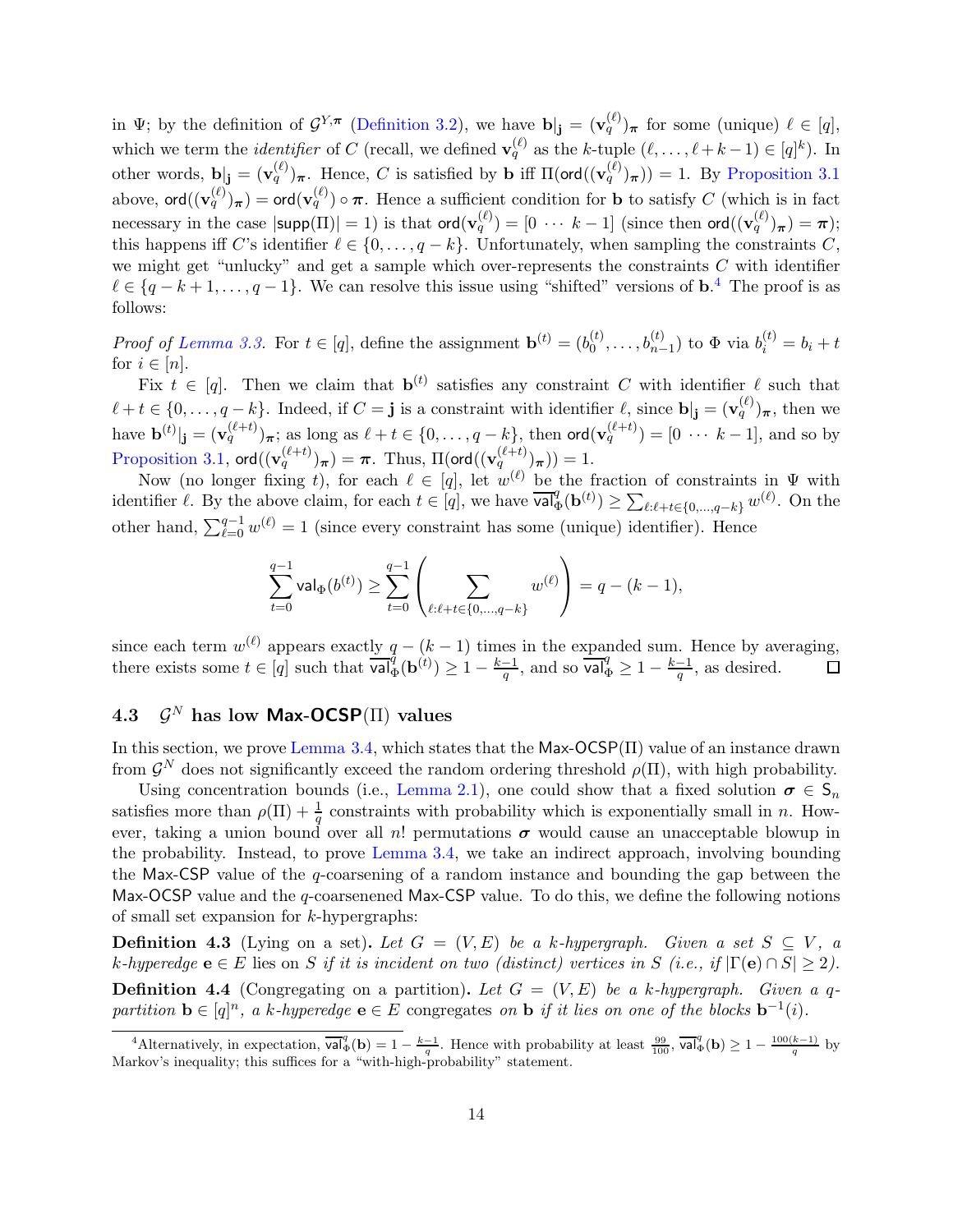We denote by  $N(G, S)$  the number of k-hyperedges of G which lie on S.

**Definition 4.5** (Small set hypergraph expansion (SSHE) property). A k-hypergraph  $G = (V, E)$ is a  $(\gamma, \delta)$ -small set hypergraph expander (SSHE) if it has the following property: For every subset  $S \subseteq V$  of size at most  $\gamma|V|$ ,  $N(G, S) \leq \delta|E|$  (i.e., the number of k-hyperedges in E which lie on S is at most  $\delta |E|$ ).

**Definition 4.6** (Small partition hypergraph expansion (SPHE) property). A k-hypergraph  $G =$  $(V, E)$  is a  $(\gamma, \delta)$ -small partition hypergraph expander (SPHE) if it has the following property: For every partition  $\mathbf{b} \in [q]^n$  where each block  $\mathbf{b}^{-1}(i)$  has size at most  $\gamma|V|$ , the number of k-hyperedges in E which congregate on **b** is at most  $\delta |E|$ .

In the context of [Figure 1,](#page-10-0) the SPHE property says that for *any* partition with small blocks, there cannot be too many "orange" edges.

Having defined the SSHE and SPHE properties, we now sketch the proof of [Lemma 3.4.](#page-11-1) It will be proved formally later in this section.

*Proof sketch of [Lemma 3.4.](#page-11-1)* For sufficiently large  $q$ , with high probability, the Max-CSP value of the q-coarsening of a random Max-OCSP( $\Pi$ ) instance drawn from  $\mathcal{G}_q^N$  is not much larger than  $\rho(\Pi)$  [\(Lemma 4.13](#page-17-0) below). The constraint hypergraph for a random Max-OCSP(II) instance drawn from  $\mathcal{G}_q^N$  is a good SSHE with high probability [\(Lemma 4.11](#page-16-0) below). Hypergraphs which are good SSHEs are also (slightly worse) SPHEs [\(Lemma 4.7](#page-14-0) below). Finally, if the constraint hypergraph of a Max-OCSP( $\Pi$ ) instance is a good SPHE, its Max-OCSP( $\Pi$ ) value cannot be much larger than its qcoarsened Max-CSP value [\(Lemma 4.8](#page-15-0) below); intuitively, this is because if we "coarsen" an optimal ordering  $\sigma$  for the Max-OCSP by lumping vertices together in small groups to get an assignment **b** for the coarsened Max-CSP, we can view this assignment **b** as a partition on  $V$ , and for every k-hyperedge in  $G(\Psi)$  which does not congregate on this partition, the corresponding constraint in  $\Psi$  is satisfied. 囗

We remark that the bounds on Max-CSP values of coarsened random instances [\(Lemma 4.13](#page-17-0)) below) and on SSHE in random instances [\(Lemma 4.11](#page-16-0) below) both use concentration inequalities (i.e., [Lemma 2.1\)](#page-8-2) and union bound over a space of size only  $(O<sub>\varepsilon</sub>(1))^n$  (the space of all solutions to the coarsened Max-CSP and the space of all small subsets of  $[n]$ , respectively); this lets us avoid the issue of union-bounding over the entire space  $S_n$  directly.

In the remainder of this section, we prove the necessary lemmas and then give a formal proof of [Lemma 3.4.](#page-11-1) We begin with several short lemmas.

<span id="page-14-0"></span>**Lemma 4.7** (Good SSHEs are good SPHEs). For every  $\gamma, \delta > 0$ , if a k-hypergraph  $G = (V, E)$  a  $(\gamma, \delta)$ -SSHE, then it is a  $(\gamma, \delta(\frac{2}{\gamma}+1))$ -SPHE.

*Proof.* Let  $n = |V|$ . Consider any partition  $\mathbf{b} \in [q]^n$  of V where each block has size at most  $\gamma n$ . WLOG, all but one block  $\mathbf{b}^{-1}(i)$  has size at least  $\frac{\gamma n}{2}$  (if not, merge blocks until this happens, only increasing the number of k-hyperedges which congregate on b). Hence  $\ell \leq \frac{2}{\gamma} + 1.5$  $\ell \leq \frac{2}{\gamma} + 1.5$  By the SSHE property, there are at most  $\delta m$  k-hyperedges which lie on each block; hence there are at most  $\delta(\frac{2}{\gamma}+1)m$  constraints which congregate on **b**.  $\Box$ 

<span id="page-14-1"></span><sup>&</sup>lt;sup>5</sup>We include the  $+1$  to account for the extra block which may have arbitrarily small size. Excluding this block, there are at most  $\frac{n}{\lceil \gamma n/2 \rceil} \leq \frac{n}{\gamma n/2}$  blocks remaining.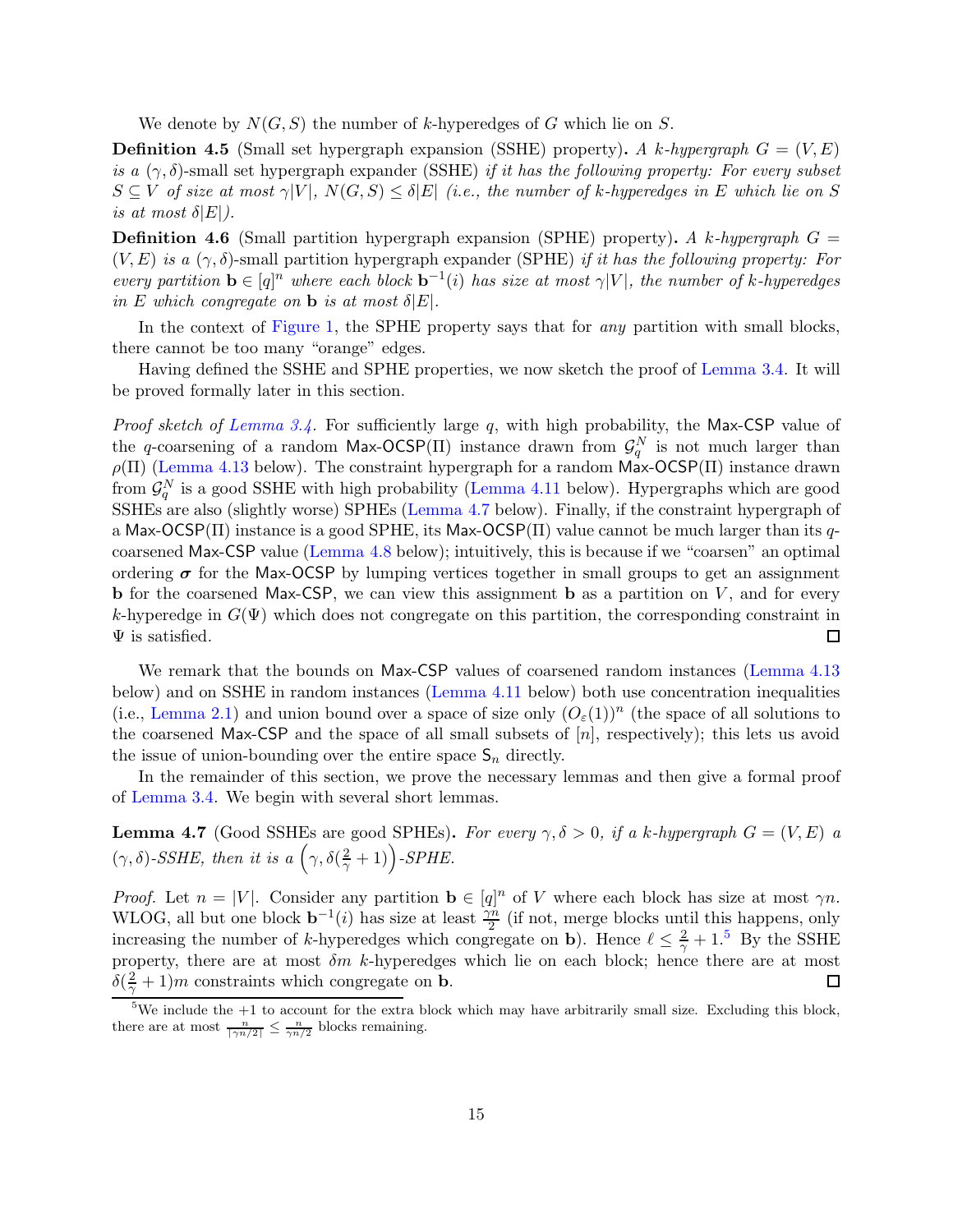<span id="page-15-0"></span>**Lemma 4.8** (Coarsening roughly preserves value in SPHEs). Let  $\Psi$  be a Max-OCSP( $\Pi$ ) instance on n variables. Suppose that the constraint hypergraph of  $\Psi$  is a  $(\gamma, \delta)$ -SPHE. Let  $\Phi$  be the q-coarsening of  $\Psi$ . Then for sufficiently large n, if  $q \geq \frac{2}{\gamma}$  $\frac{2}{\gamma},$ 

$$
\mathsf{val}_{\Psi} \leq \overline{\mathsf{val}}_{\Phi}^q + \delta.
$$

*Proof.* We will show that for every assignment  $\sigma \in S_n$  to  $\Psi$ , we can construct an assignment  $\mathbf{b} = (b_0, \ldots, b_{n-1}) \in [q]^n$  to  $\Phi$  such that  $\mathsf{val}_{\Psi}(\sigma) \leq \overline{\mathsf{val}}_{\Phi}^q(\mathbf{b}) + \delta$ . Fix  $\sigma \in \mathsf{S}_n$ . Define  $\mathbf{b} \in [q]^n$  by  $b_i = |\boldsymbol{\sigma}(i)| |\gamma n| |\text{ for each } i \in [n].$  Observe that since  $\boldsymbol{\sigma}(i) \leq n-1$ , we have  $b_i \leq |(n-1)| |\gamma n| |\leq q$ , hence **b** is a valid assignment to  $\Phi$ . Also, **b** has the property that for every  $i, j \in [n]$ , if  $\sigma(i) < \sigma(j)$ then  $b_i \leq b_j$ ; we call this *monotonicity* of **b**.

View **b** as a q-partition and consider the constraint hypergraph of  $\Psi$  (which is the same as the constraint hypergraph of  $\Phi$ ). Call a constraint  $C = (j_0, \ldots, j_{k-1})$  good if it is both satisfied by  $\sigma$ , and the k-hyperedge corresponding to it does not congregate on **b**. If C is good, then  $b_{j_0}, \ldots, b_{j_{k-1}}$  are all distinct; together with monotonicity of **b**, we conclude that if C is good, then  $\text{ord}(\mathbf{b}|_{\mathbf{i}}) = \text{ord}(\boldsymbol{\sigma}(j_0), \ldots, \boldsymbol{\sigma}(j_{k-1})).$ 

Finally, we note that each block in **b** has size at most  $\gamma n$  by definition; hence by the SPHE property of the constraint hypergraph of  $\Psi$ , at most  $\delta$ -fraction of the constraints of  $\Psi$  correspond to k-hyperedges which congregate on **b**. Since  $\mathsf{val}_{\Psi}(\sigma)$  fraction of the constraints of  $\Psi$  are satisfied by σ, at least (val $\Psi(\sigma) - \delta$ )-fraction of the constraints of  $\Psi$  are good, and hence **b** satisfies at least (val $\Psi(\sigma) - \delta$ )-fraction of the constraints of  $\Phi$ , as desired.  $\left(\text{val}_{\Psi}(\sigma) - \delta\right)$ -fraction of the constraints of  $\Phi$ , as desired.

The construction in this lemma was called *coarsening* the assignment  $\sigma$  by [\[GHM](#page-21-0)<sup>+</sup>11] (cf.  $\overline{GHM+11}$ , Definition 4.1.).

We also include the following helpful lemma, which lets us restrict to the case where our sampled  $Max-OCSP(\Pi)$  instance has many constraints.

<span id="page-15-2"></span>**Lemma 4.9** (Most instances in  $\mathcal{G}^N$  have many constraints). For every n,  $\alpha, \gamma > 0$ , and  $q \in \mathbb{N}$ ,

$$
\Pr_{\Psi \sim \mathcal{G}_{q,n,\alpha,T}^N}\left[m(\Psi) \leq \frac{n \alpha T}{2q^k}\right] \leq \exp\left(-\frac{n \alpha T}{8q^k}\right).
$$

*Proof.* The number of constraints in  $\Psi$  is distributed as the sum of  $n\alpha T$  independent Bernoulli $(1/q^k)$ random variables. The desired bound follows by applying the Chernoff bound.  $\Box$ 

#### $4.3.1$  $\mathcal{G}^N$  is a good SSHE with high probability

Recall that for a k-hypergraph  $G = (V, E)$  and  $S \subseteq V(G)$ , we define  $N(G, S)$  to be the number of k-hyperedges in G that lie on S, and for an k-hyperedge  $e \in E$ , we define  $\Gamma(e) \subseteq V$  as the set of vertices incident on e.

<span id="page-15-1"></span>**Lemma 4.10** (Random hypermatchings barely lie on small sets). For every n and  $\alpha, \gamma > 0$  with  $\alpha \leq \frac{1}{2l}$  $\frac{1}{2k}$ , and every subset  $S \subseteq [n]$  of at most  $\gamma n$  vertices, we have

$$
\Pr_{G \sim \mathcal{H}_{k,n,\alpha}}[N(G, S) \ge 8k^2\gamma^2 \alpha n] \le \exp\left(-\gamma^2 \alpha n\right).
$$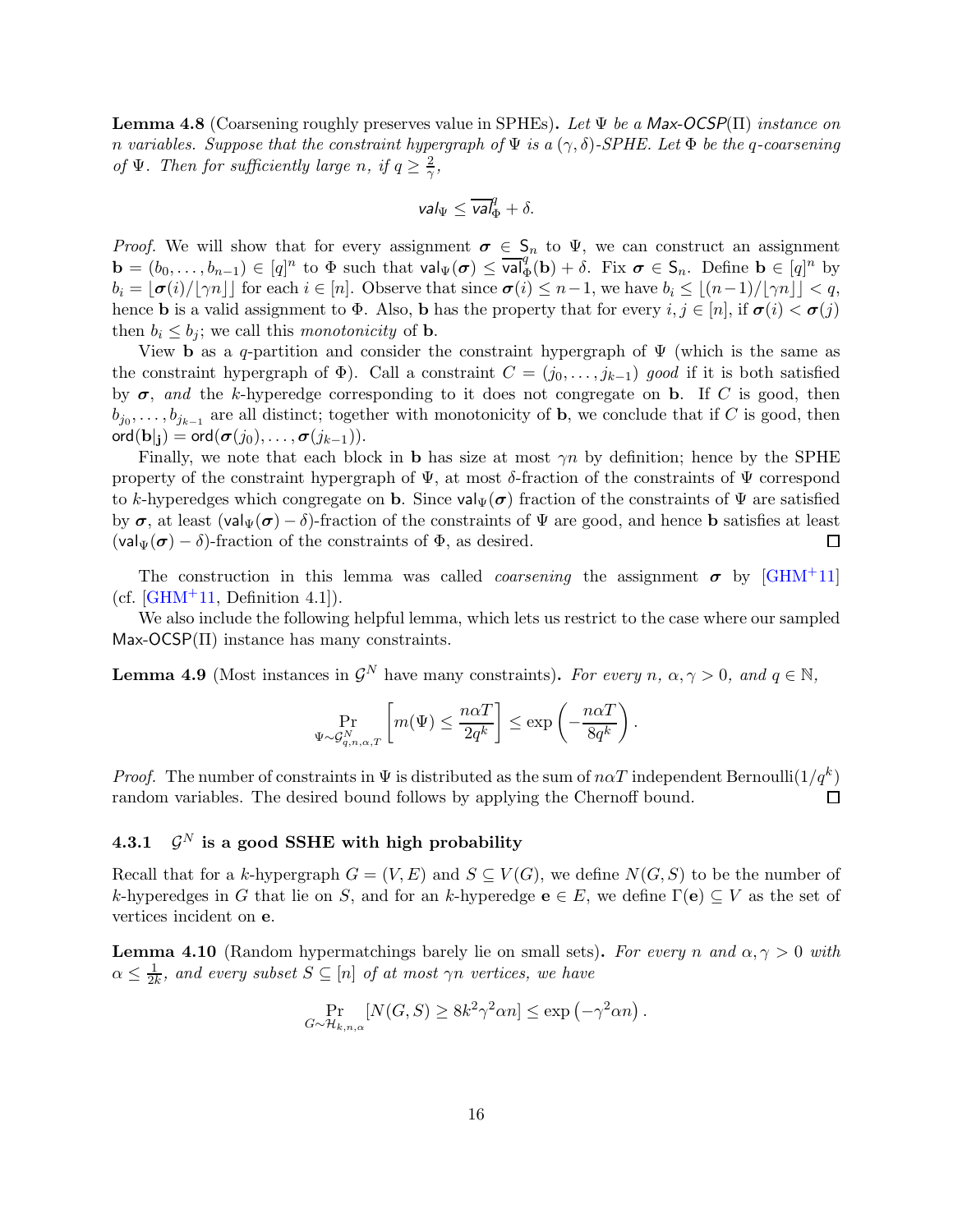*Proof.* Label the hyperedges of G as  $\mathbf{e}_0, \ldots, \mathbf{e}_{\alpha n-1}$ . For  $i \in [\alpha n]$ , let  $X_i$  be the indicator for the event that  $\mathbf{e}_i$  lies on S. We have  $N(G, S) = X_0 + \cdots + X_{\alpha n-1}$ .

We first bound  $\mathbb{E}[X_i \mid X_0, \ldots, X_{i-1}]$  for each i. Conditioned on  $\mathbf{e}_0, \ldots, \mathbf{e}_{i-1}$ , the k-hyperedge  $\mathbf{e}_i$ is uniformly distributed over the set of all k-hyperedges on  $[n] \setminus (\Gamma(\mathbf{e}_0) \cup \cdots \cup \Gamma(\mathbf{e}_{i-1}))$ . It suffices to union-bound, over distinct pairs  $j_1 < j_2 \in \binom{[k]}{2}$  $\binom{k}{2}$ , the probability that the j<sub>1</sub>-st and j<sub>2</sub>-nd vertices of  $e_i$  are in S (conditioned on  $X_0, \ldots, X_{i-1}$ ). We can sample the j<sub>1</sub>-st and j<sub>2</sub>-nd vertices of  $e_i$  first (uniformly over remaining vertices outside of  $S$ ) and then sample the remaining vertices (uniformly over remaining vertices). Hence we have the upper-bound

$$
\mathbb{E}[X_i | X_0, \dots, X_{i-1}] \le \binom{k}{2} \cdot \frac{|S|(|S|-1)}{(n-ki)(n-ki-1)} \le \binom{k}{2} \cdot \left(\frac{|S|}{n-ki}\right)^2 \le \binom{k}{2} \cdot \left(\frac{|S|}{n-kan}\right)^2 \le 4k^2\gamma^2,
$$

since  $\alpha \leq \frac{1}{2k}$ .

Now, we apply the concentration bound in [Lemma 2.1](#page-8-2) to conclude that:

$$
\Pr_{G \sim \mathcal{H}_{k,n,\alpha}} \left[ X_0 + \dots + X_{\alpha n-1} \ge 8k^2 \gamma^2 \alpha n \right] \le \exp\left( -2k^2 \gamma^2 \alpha n \right) \le \exp(-\gamma^2 \alpha n).
$$

 $\Box$ 

<span id="page-16-0"></span>**Lemma 4.11.** For every  $n, \alpha, \gamma > 0$ , and  $q \in \mathbb{N}$  with  $\alpha \leq \frac{1}{2l}$  $\frac{1}{2k}$ 

$$
\Pr_{\Psi \sim \mathcal{G}_{q,n,\alpha,T}^N}\left[G(\Psi) \text{ is not a } (\gamma,8k^2\gamma^2)\text{-}SSHE\mid m(\Psi) \geq \frac{n\alpha T}{2q^k}\right] \leq \exp\left(-\left(\frac{\gamma^2\alpha T}{2q^k} - \ln 2\right)n\right).
$$

*Proof.* Let  $\alpha_0, \ldots, \alpha_{T-1} \geq 0$  be such that  $\frac{\alpha T}{2q^k} \leq \alpha_0 + \cdots + \alpha_{T-1} \leq \alpha T$ . It suffices to prove the bound, for every such sequence  $\alpha_0, \ldots, \alpha_{T-1}$ , conditioned on the event that for every  $i \in [T]$ ,  $m(G_i) = \alpha_i n$  (where  $G_i$  is defined as in [Definition 3.2\)](#page-9-0). This is equivalent to simply sampling each  $G_i \sim \mathcal{H}_{k,n,\alpha_i}$  independently.

Fix any set  $S \subseteq [n]$  of size at most  $\gamma n$ . Applying [Lemma 4.10,](#page-15-1) and the fact that each hypermatching  $G_i$  in G is sampled independently, we conclude that

$$
\Pr_{\substack{\Psi \sim \mathcal{G}_{q,n,\alpha,T}^N}} \left[ \exists i \in [T] \text{ s.t. } N(G_i, S) \ge 8k^2 \gamma^2 \alpha_i n \mid \forall i \in [T], m(G_i) = \alpha_i n \right]
$$
\n
$$
\le \exp\left( -\gamma^2 (\alpha_0 + \dots + \alpha_{T-1}) n \right)
$$
\n
$$
\le \exp\left( -\frac{\gamma^2 \alpha T n}{2q^k} \right).
$$

Hence by averaging, the total fraction of k-hyperedges in G which lie on S is at most  $8k^2\gamma^2$ . Taking the union-bound over the  $\leq 2^n$  possible subsets  $S \subseteq [n]$  gives the desired bound.  $\Box$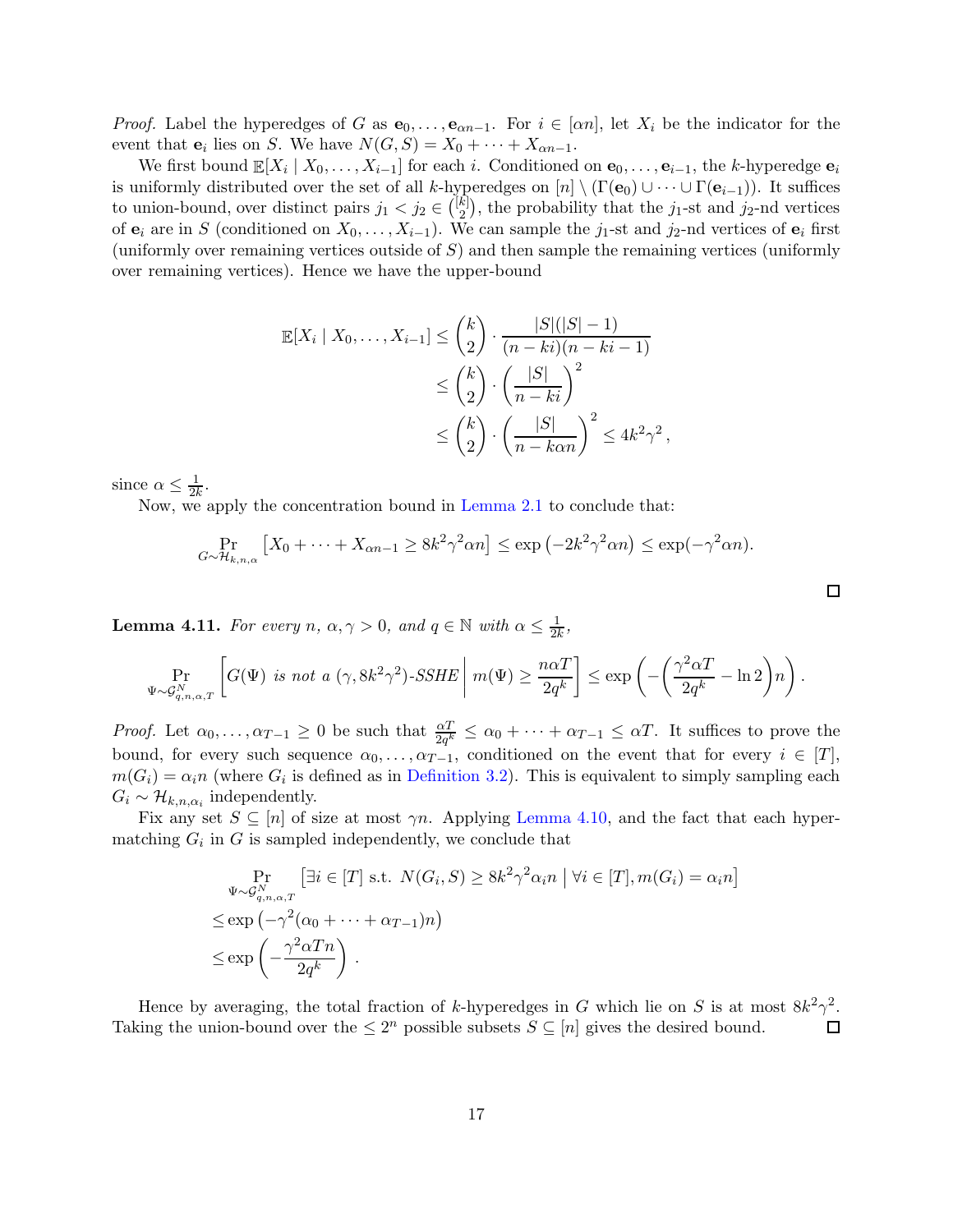#### $4.3.2$  $^N$  has low coarsened Max-CSP $(f^q_{\scriptscriptstyle \Pi}$  $\mathcal{H}_{\Pi}^{(q)}$  values with high probability

For  $G \sim \mathcal{H}_{k,n,\alpha}$ , we define an instance  $\Phi(G)$  of Max-CSP( $f_{\Pi}^q$  $\prod_{n=1}^{q}$  on *n* variables  $x_0, \ldots, x_{n-1}$  naturally as follows: for each k-hyperedge  $\mathbf{j} = (j_0, \ldots, j_{k-1}) \in E(G) \subseteq [n]^k$ , we add the constraint  $\mathbf{j}$  to  $\Phi(G)$ .

<span id="page-17-1"></span>**Lemma 4.12** (Satisfiability of random instances of Max-CSP $(f_{\Pi}^q)$  $(\frac{q}{\Pi})$ ). For every  $n, \alpha, \eta > 0$ , and  $\mathbf{b} \in [q]^n$ ,

$$
\Pr_{G \sim \mathcal{H}_{k,n,\alpha}}[\overline{\text{val}}_{\Phi(G)}^q(\mathbf{b}) \ge \rho(\Pi) + \eta] \le \exp\left(-\left(\frac{\eta^2 \alpha}{2(\rho(\Pi) + \eta)}\right)n\right).
$$

*Proof.* Let the k-hyperedges of G be labelled as  $e_0, \ldots, e_{\alpha n-1}$  and the corresponding constraints of  $\Phi(G)$  be denoted by  $\mathbf{j}(0), \ldots, \mathbf{j}(an-1)$ . For  $i \in [\alpha n]$ , let  $X_i$  be the indicator for the event that the constraint  $\mathbf{j}(i)$  is satisfied by **b**, i.e.,  $f_{\Pi}^q$  $I_{\Pi}^q(\mathbf{b}|\mathbf{j}(i)) = 1$ . Again, like in the proof of [Lemma 4.10,](#page-15-1) we bound  $\mathbb{E}[X_i \mid X_0, \ldots, X_{i-1}]$ , for each i. Conditioned on  $\mathbf{e}_0, \ldots, \mathbf{e}_{i-1}$ , the k-hyperedge  $\mathbf{e}_i$  is uniformly distributed over the set of all k-hyperedges on  $[n] \setminus (\Gamma(\mathbf{e}_0) \cup \cdots \cup \Gamma(\mathbf{e}_{i-1}))$ . Hence,  $\mathbb{E}[X_i \mid X_0, \ldots, X_{i-1}] \leq \rho(\Pi)$ . Indeed, the set of possible k-hyperedges on  $[n] \setminus (\Gamma(\mathbf{e}_0) \cup \cdots \cup \Gamma(\mathbf{e}_{i-1}))$ may be partitioned into blocks of size  $k!$  by mapping each k-hyperedge to the set of vertices on which it is incident. For each subset  $J = \{j_0, \ldots, j_{k-1}\} \subseteq [n]$ , if  $b_{j_0}, \ldots, b_{j_{k-1}}$  are not all distinct, then for every  $\pi \in S_k$ , the constraint corresponding to the permuted k-tuple  $j_{\pi}$  is not satisfied by **b**. On the other hand, if  $b_{j_0}, \ldots, b_{j_{k-1}}$  are all distinct, then

$$
\left|\{\boldsymbol{\pi} \in \mathsf{S}_k : f_\Pi^q(\mathbf{b}|_{\mathbf{j}_\pi}) = 1\}\right| = |\mathsf{supp}(\Pi)| = \rho(\Pi) \cdot k! \, .
$$

Finally, we again apply the concentration bound in [Lemma 2.1](#page-8-2) to conclude that:

$$
\Pr_{G \sim \mathcal{H}_{k,n,\alpha}} \left[ X_0 + \dots + X_{\alpha n-1} \ge (\rho(\Pi) + \eta)\alpha n \right] \le \exp\left( -\left( \frac{\eta^2 \alpha}{2(\rho(\Pi) + \eta)} \right) n \right),
$$

as desired.

<span id="page-17-0"></span>**Lemma 4.13.** For every n and  $\alpha, \eta > 0$ ,

$$
\Pr_{\Psi \sim \mathcal{G}_{q,n,\alpha,T}^N} \left[ \overline{\text{val}}_{\Phi}^q \ge \rho(\Pi) + \eta, \text{ where } \Phi \text{ is the } q\text{-coarsening of } \Psi \mid m(\Psi) \ge \frac{n\alpha T}{2q^k} \right] \le \exp \left( -\left( \frac{\eta^2 \alpha T}{4(\rho(\Pi) + \eta)q^k} - \ln q \right) n \right).
$$

Proof. Identical to the proof of [Lemma 4.11](#page-16-0) (using [Lemma 4.12](#page-17-1) instead of [Lemma 4.10\)](#page-15-1), but now union-bounding over a set of size  $q^n$  (i.e., the set of possible assignments  $\mathbf{b} \in [q]^n$  for  $\Phi$ ). 口

We finally give the proof of [Lemma 3.4.](#page-11-1)

*Proof of [Lemma 3.4.](#page-11-1)* Let  $q_0 := \left[\frac{192k^2}{5}\right]$ ε and let  $\alpha_0 := \frac{1}{2k}$ . Suppose  $\alpha \leq \alpha_0$  and  $q \geq q_0$ . Then let  $\gamma := \frac{\varepsilon}{96k^2}$  and  $\eta := \frac{\varepsilon}{4}$ , and let

$$
T_0 := \max \left\{ \frac{4(\ln 2)q^k}{\gamma^2 \alpha}, \frac{8(\rho(\Pi) + \eta)q^k(\ln q)}{\eta^2 \alpha} \right\}.
$$

Consider any  $T \geq T_0$ ; we will prove the desired bound. Let  $\delta := 8k^2\gamma^2$ . Then the multiplicative factors in the exponents of the error terms in [Lemma 4.9,](#page-15-2) [Lemma 4.11,](#page-16-0) and [Lemma 4.13](#page-17-0) are all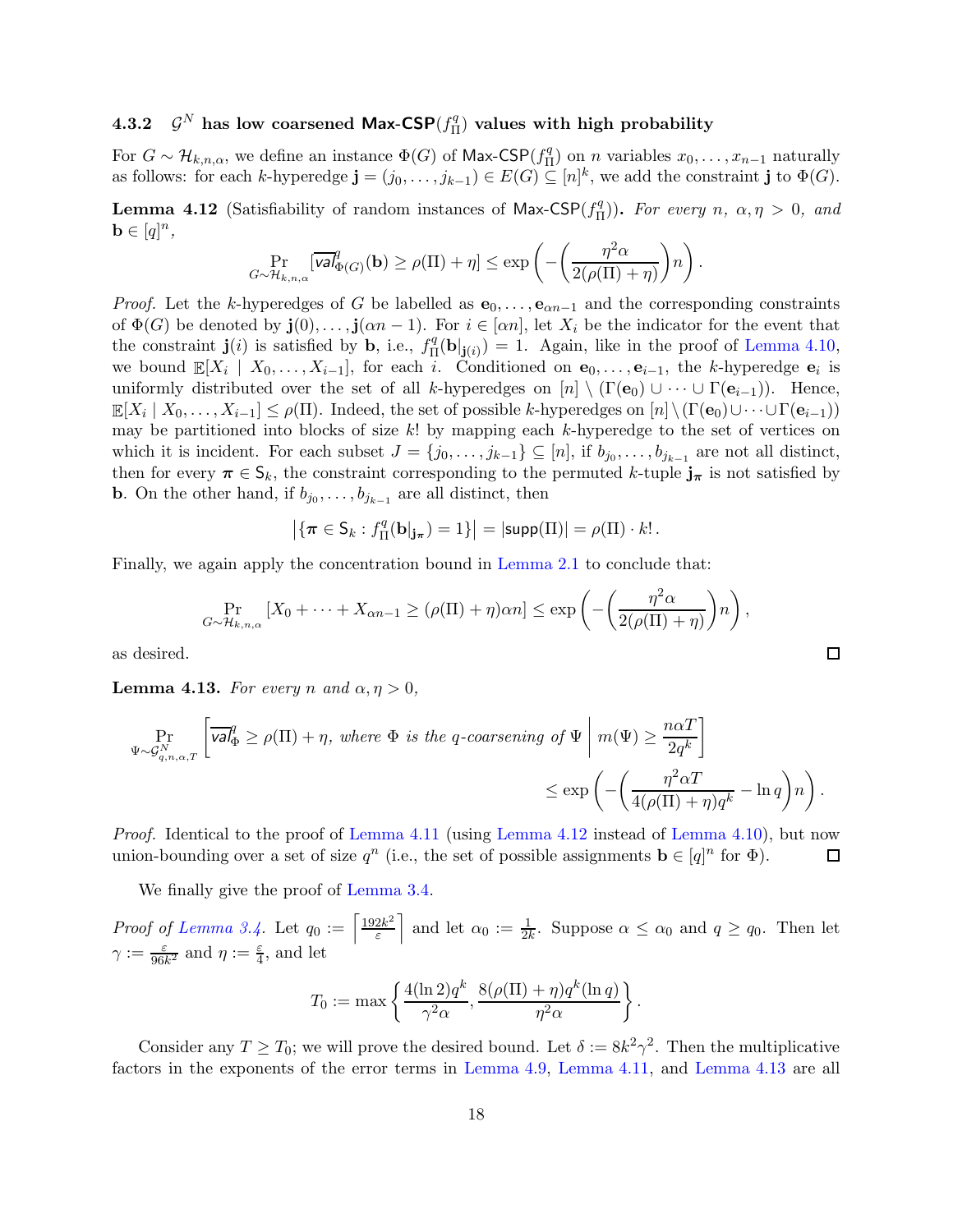positive (the latter two lemmas may be applied since  $\alpha \leq \alpha_0 = \frac{1}{2k}$ ); taking a union bound (and then conditioning on  $m(\Psi) \geq \frac{n\alpha T}{2q^k}$  $\frac{2\alpha T}{2q^k}$ , for sufficiently large *n*, we can conclude that with probability at least 0.99 over  $\Psi \sim \mathcal{G}_{q,n,\alpha,T}^N$ , we have  $\overline{\mathsf{val}}_{\Phi}^q \geq \rho(\Pi) + \eta$  (where  $\Phi$  is the q-coarsening of  $\Psi$ ) and  $G(\Psi)$  is a  $(\gamma, \delta)$ -SSHE. If  $G(\Psi)$  is a  $(\gamma, \delta)$ -SSHE, by [Lemma 4.7](#page-14-0) it is also a  $(\gamma, \delta')$ -SPHE, where  $\delta' := \frac{3\delta}{\gamma} \ge \delta(\frac{2}{\gamma} + 1)$ . Note that  $\delta' = 24k^2\gamma = \frac{\varepsilon}{4}$  $\frac{\varepsilon}{4}$ . Now since  $q \ge q_0 \ge \frac{2}{\gamma}$  $\frac{2}{\gamma}$ , we can apply [Lemma 4.8,](#page-15-0) and conclude that for sufficiently large n, with probability  $\geq 0.99$  over the choice of  $\Psi \sim \mathcal{G}_{q,n,\alpha,T}^N$ , we have

$$
\mathsf{val}_\Psi \geq \rho(\Pi) + \eta + \delta' = \rho(\Pi) + \frac{\varepsilon}{2},
$$

<span id="page-18-0"></span>as desired.

# $5$  Streaming indistinguishability of  $\mathcal{G}^Y$  and  $\mathcal{G}^N$

In this section we prove [Lemma 3.5.](#page-11-2) This indistinguishability follows directly from the work of  $[CGS+21]$  $[CGS+21]$ , who introduce a T-player communication problem called *implicit randomized mask de*tection (IRMD). Once we properly situate our instances  $\mathcal{G}^Y$  and  $\mathcal{G}^N$  within the framework of [\[CGS](#page-20-5)+21], [Lemma 3.5](#page-11-2) follows immediately.

We first recall their definition of the IRMD problem, and state their lower bound. The following definition is based on  $[\text{CGS}^+21, \text{Definition 3.1}]$ . In  $[\text{CGS}^+21]$  the IRMD game is parametrized by two distributions  $\mathcal{D}_Y$  and  $\mathcal{D}_N$ , but hardness is proved for a specific pair of distributions which suffices for our purpose; these distributions will thus be "hardcoded" into the definition we give.

**Definition 5.1** (Implicit randomized mask detection (IRMD) problem). Let  $q, k, n, T \in \mathbb{N}, \alpha \in$  $(0, 1/k)$  be parameters. In the  $\text{IRMD}_{\alpha,T}$  game, there are T players, indexed from 0 to T – 1, and a hidden partition encoded by a random  $\mathbf{b} \in [q]^n$ . The t-th player has two inputs: (a.)  $M_t \in$  $\{0,1\}^{\alpha k n \times n}$ , the hypermatching matrix corresponding to a uniform  $\alpha$ -partial k-hypermatching on n vertices (i.e., drawn from  $\mathcal{H}_{n,\alpha}$ ), and (b.) a vector  $\mathbf{z}_t \in [q]^{\alpha k n}$  that can be generated from one of two different distributions:

- (YES)  $\mathbf{z}_t = M_t \mathbf{b} + \mathbf{y}_t \pmod{q}$  where  $\mathbf{y}_t \in [q]^{\alpha k n}$  is of the form  $\mathbf{y}_t = (\mathbf{y}_{t,0}, \dots, \mathbf{y}_{t, \alpha n-1})$  and each  $\mathbf{y}_{t,i} \in [q]^k$  is sampled as  $(a, \ldots, a)$  where a is sampled uniformly from  $[q]$ .
- $(NO)$   $z_t = M_t b + y_t \pmod{q}$  where  $y_t \in [q]^{\alpha k n}$  is of the form  $y_t = (y_{t,0}, \ldots, y_{t, \alpha n-1})$  and each  $\mathbf{y}_{t,i} \in [q]^k$  is sampled as  $(a_0, \ldots, a_{k-1})$  where each  $a_j$  is sampled uniformly and independently from  $[q]$ .

This is a one-way game where the t-th player can send a private message to the  $(t + 1)$ -st player after receiving a message from the previous player. The goal is for the  $(T - 1)$ -st player to decide whether the  $\{z_t\}$  have been chosen from the YES or NO distribution, and the advantage of a protocol is defined as

$$
\left|\Pr_{\textit{YES case}}[\textit{the $(T-1)$-st player outputs 1]} - \Pr_{\textit{NO case}}[\textit{the $(T-1)$-st player outputs 1]} \right|.
$$

Note that the definition of the IRMD problem does not depend on an underlying family of constraints. Nevertheless, we will be able to leverage its hardness to prove [Lemma 3.5](#page-11-2) (and indeed, all hardness results in  $[CGS^+21]$  itself stem from hardness for the IRMD problem). The following theorem from  $[CGS+21]$  gives a lower bound on the communication complexity of the IRMD problem: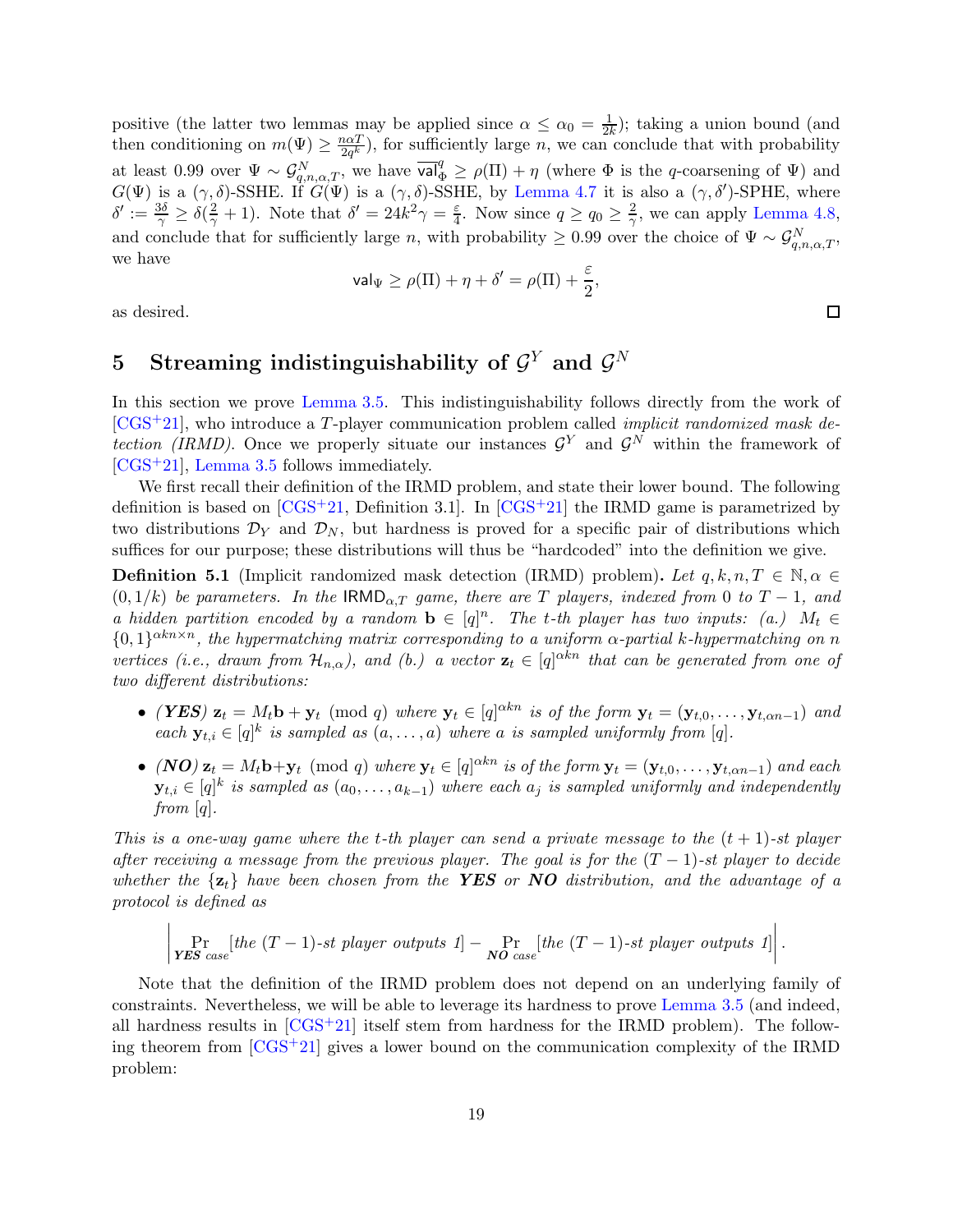<span id="page-19-0"></span>**Theorem 5.2** ([\[CGS](#page-20-5)+21, Theorem 3.2]). For every  $q, k \in \mathbb{N}$  and  $\delta \in (0, 1/2)$ ,  $\alpha \in (0, 1/k)$ ,  $T \in \mathbb{N}$ there exists  $n_0 \in \mathbb{N}$  and  $\tau \in (0,1)$  such that the following holds. For all  $n \geq n_0$ , every protocol for  $\mathsf{IRMD}_{\alpha,T}$  on n vertices with advantage  $\delta$  requires  $\tau n$  bits of communication.

Now, we use this hardness result to prove [Lemma 3.5.](#page-11-2) The following proof is based on the proof of  $[\text{CGS}^+21, \text{ Theorem 4.3}]$ , which introduces a notion called the *width* of a constraint family, which we briefly discuss. For our purposes, it suffices to define the width  $\omega(f) \in [0,1]$  of a single constraint  $f: [q]^k \to \{0, 1\}$  as

$$
\omega(f) = \max_{\mathbf{b} \in [q]^k} \left\{ \Pr_{\ell \in [q]} [f(\mathbf{b} + \ell) = 1] \right\},\,
$$

where  $\mathbf{b}+\ell$  denotes adding  $\ell$  to each component of **b**. [\[CGS](#page-20-5)<sup>+</sup>21, Theorem 4.3] states that for every f and  $\varepsilon > 0$ , Max-CSP(f) cannot be  $(\rho(f)/\omega(f)+\varepsilon)$ -approximated by a sublinear-space single-pass streaming algorithm, where  $\rho(f) = Pr_{\mathbf{b} \in [q]^k}[f(\mathbf{b}) = 1]$  is the random assignment value for f. In other words, whenever  $\omega(f)$  is close to 1, Max-CSP $(f)$  is difficult to approximate. In our setting, we have  $\omega(f_{\Pi}^q)$  $\binom{q}{\Pi} \geq 1 - \frac{k-1}{q}$  $\frac{-1}{q}$ ; indeed, simply take  $\mathbf{b} = (\pi^{-1}(0), \dots, \pi^{-1}(k-1))$ , and then for any  $\ell \in \{0, \ldots, q-k\},\$  we have  $f_{\Pi}^q$  $I_{\Pi}^{q}(\mathbf{b} + \ell) = 1$  (by the same reasoning as in [Section 4.2\)](#page-12-2). The fact that  $\omega(f_{\Pi}^q)$  $\binom{q}{\Pi} \approx 1$  for large q is precisely what enables us to apply  $\left[\text{CGS}^+\text{21}\right]$ 's lower bounds to get optimal lower bounds in our setting. However,  $[CGS^+21, Theorem 4.3]$  as written contains both the streaming-to-communication reduction and an analysis of the CSP values of YES and NO instances; in the following, we reprove only the former (and adapt the language to our setting).

*Proof of [Lemma 3.5.](#page-11-2)* We prove the lemma for the same  $\alpha_0$  as in [Theorem 5.2.](#page-19-0)

Suppose **ALG** is a  $O(n)$ -space streaming algorithm which distinguishes  $\mathcal{G}_{q,n,\alpha,T}^{Y,\pi}$  from  $\mathcal{G}_{q,n,\alpha,T}^{N}$ with advantage  $1/8$  for all lengths n. We now show how to use  $\mathbf{ALG}$  to construct a protocol  $\mathbf{ALG}'$ solving  $\text{IRMD}_{\alpha,T}$  with advantage  $1/8$  for  $n \geq n_0$ , which uses only  $O(n)$  bits of communication; this contradicts [Theorem 5.2.](#page-19-0) As is standard, this reduction will involve the players collectively running the streaming algorithm **ALG**. That is, **ALG'** is defined as follows: For  $t = 0, ..., T - 1$ , the t-th player  $P_t$  will add some constraints to the stream and then send the state of  $\mathbf{ALG}$  on to the next player. Finally, the last player  $P_{T-1}$  terminates the streaming algorithm and outputs the output of ALG.

Which constraints does  $P_t$  add to the stream in **ALG'**?  $P_t$ 's input is  $(M_t, \mathbf{z}_t)$ , with  $\mathbf{z}_t =$  $(\mathbf{z}_{t,0},\ldots,\mathbf{z}_{t,\alpha n-1}),$  and each  $\mathbf{z}_{t,i} \in [q]^k$ . Above, we defined  $\mathbf{v}_q^{(\ell)} = (\ell,\ldots,\ell+k-1 \pmod{q}) \in [q]^k$ , so that  $(\mathbf{v}_q^{(0)})_{\boldsymbol{\pi}} = (\boldsymbol{\pi}^{-1}(0), \ldots, \boldsymbol{\pi}^{-1}(k-1))$  (see [Section 3.1\)](#page-8-3).  $P_t$  simply examines each  $i \in [\alpha n]$  and the corresponding hyperedge  $\tilde{\mathbf{e}}_i$  in  $M_t$ . If  $\mathbf{z}_{t,i} = (\mathbf{v}_q^{(0)})_{\boldsymbol{\pi}}, P_t$  adds the constraint corresponding to  $\tilde{\mathbf{e}}_i$ to the stream.

Let  $S_{q,n,\alpha,T}^{Y,\pi}$  and  $S_{q,n,\alpha,T}^{N}$  denote the distributions of Max-OCSP(II) instances constructed by **ALG'** in the YES and NO cases, respectively. The crucial claim is that  $\mathcal{S}_{q,n,\alpha,T}^{\gamma,\pi}$  and  $\mathcal{G}_{q,n}^{\gamma,\pi}$  $_{q,n,\alpha,T}$ are identical distributions, and similarly with  $S_{q,n,\alpha,T}^N$  and  $\mathcal{G}_{q,n,\alpha,T}^N$ . This claim suffices to prove the lemma, since the constructed stream of constraints is fed into  $\mathbf{ALG}$ , which is an  $O(n)$ -space streaming algorithm distinguishing  $\mathcal{G}_{q,n,\alpha,T}^{Y,\pi}$  from  $\mathcal{G}_{q,n,\alpha,T}^{N}$ ; hence we can conclude that  $\mathbf{ALG}'$  is a protocol for IRMD using  $O(n)$  bits of communication.

It remains to prove the claim. We first consider the **NO** case.  $\mathcal{S}_{q,n,\alpha,T}^N$  and  $\mathcal{G}_{q,n,\alpha,T}^N$  are both sampled by independently sampling T hypermatchings from  $\mathcal{H}_{n,\alpha}$  and then (independently) selecting some subset of hyperedges from each hypermatching to add as constraints. It suffices by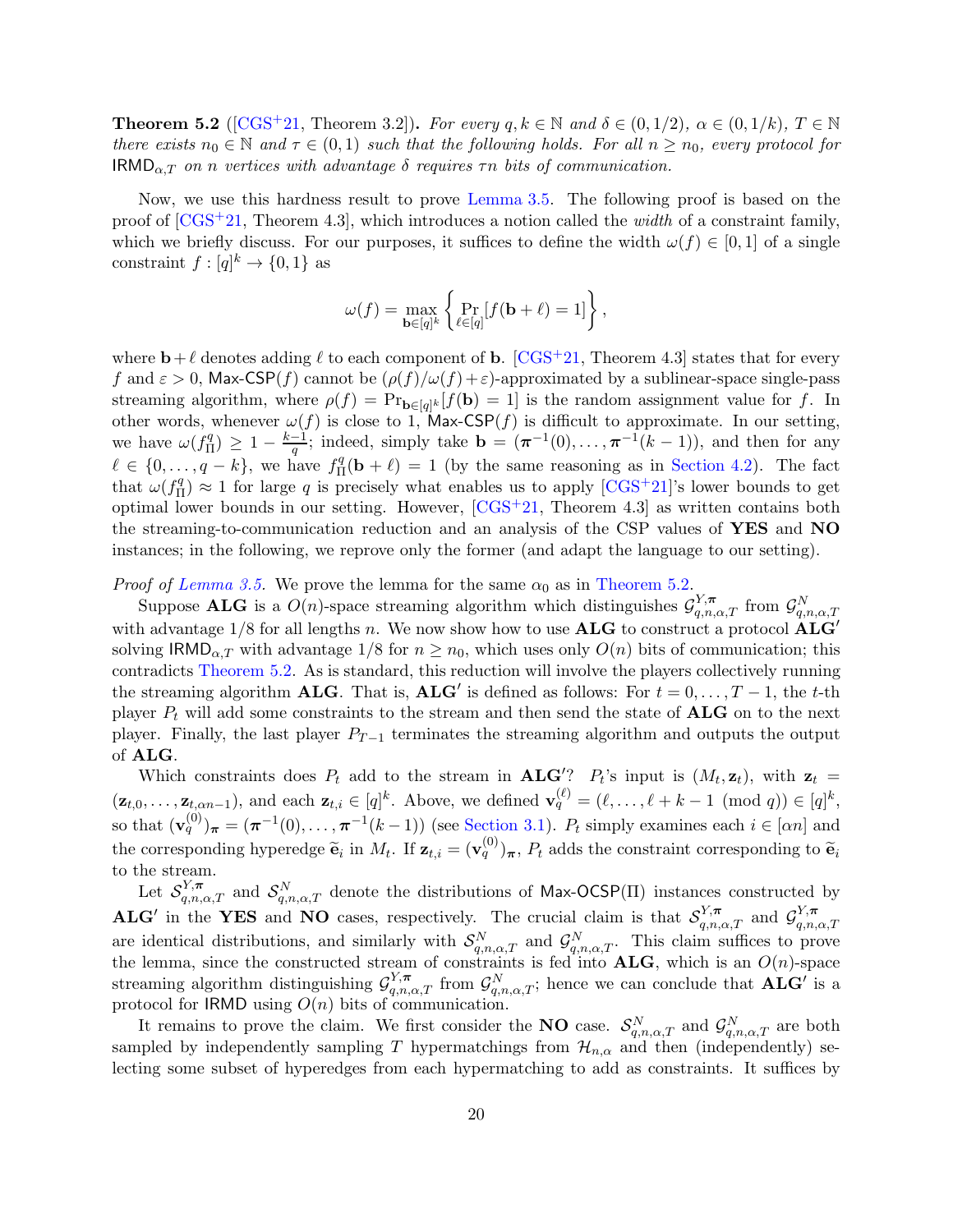independence to prove equivalence of how the subset of each hypermatching is sampled in each case. In the t-th hypermatching in  $\mathcal{S}_{q,n,\alpha,T}^N$ ,  $P_t$  adds a hyperedge  $\tilde{\mathbf{e}}_i$  iff  $\mathbf{z}_{t,i} = (\mathbf{v}_q^{(0)})_{\boldsymbol{\pi}}$ . But (even conditioned on all other  $\mathbf{z}_{t,i'}$ 's and on  $\widetilde{\mathbf{e}}_i$  itself),  $\mathbf{z}_{t,i}$  is a uniform value in  $[q]^k$ , and hence  $\widetilde{\mathbf{e}}_i$  is added to the instance with probability  $\frac{1}{q}$  $k$  (independently of every other hyperedge). This is exactly how we defined  $\mathcal{G}_{q,n,\alpha,T}^{N}$  to sample constraints.

Similarly, we consider the **YES** case, analyzing the t-th hypermatching in  $\mathcal{S}_{q,n,\alpha,T}^{Y,\pi}$ . Consider the sampled q-partition  $\mathbf{b} = (b_0, \ldots, b_{n-1}) \in [q]^n$ . Again consider a hyperedge  $\widetilde{\mathbf{e}}_i = (j_0, \ldots, j_{k-1})$ . In this case,  $\mathbf{z}_{t,i}$  is a *uniform translation* of  $\mathbf{b}|_{j}$ , i.e., it equals  $\mathbf{b}|_{j} + \ell'$  where  $\ell' \in [q]$  is uniform and the sum denotes adding  $\ell'$  to each component of  $\mathbf{b}|_j$ . Hence  $P_t$  will add  $\widetilde{\mathbf{e}}_i$  iff  $(1)$   $\mathbf{b}|_j = (\mathbf{v}_q^{(\ell)})_{\pi}$  for some  $\ell \in [q]$  and (2)  $\ell + \ell' = 0 \pmod{q}$ . The latter event occurs with probability  $\frac{1}{q}$ , even conditioned on all other  $\mathbf{z}_{t,i'}$ 's and on  $\tilde{\mathbf{e}}_i$ . Hence  $\tilde{\mathbf{e}}_i$  is added to the instance with probability  $\frac{1}{q}$ , as long as  $\mathbf{b}|_{\mathbf{j}} = (\mathbf{v}_q^{(\ell)})_{\boldsymbol{\pi}}$  for some  $\ell \in [q]$ . This is exactly how we defined  $\mathcal{G}_{q,n,\alpha,T}^Y$  to sample constraints.  $\Box$ 

# References

- <span id="page-20-0"></span>[AMW15] Per Austrin, Rajsekar Manokaran, and Cenny Wenner. On the NP-hardness of approximating ordering-constraint satisfaction problems. Theory of Computing, 11:257–283, 2015. Conference version in APPROX 2013.
- <span id="page-20-1"></span>[BK19] Amey Bhangale and Subhash Khot. UG-Hardness to NP-Hardness by Losing Half. In 34th Computational Complexity Conference (CCC 2019, New Brunswick, New Jersey, USA, August 18-20, 2019), volume 137 of LIPIcs. Schloss Dagstuhl — Leibniz-Zentrum für Informatik, 2019.
- <span id="page-20-6"></span>[CGMV20] Amit Chakrabarti, Prantar Ghosh, Andrew McGregor, and Sofya Vorotnikova. Vertex ordering problems in directed graph streams. In Proceedings of the 31st Annual ACM-SIAM Symposium on Discrete Algorithms (SODA 2020, Salt Lake City, Utah, USA, January 5-9, 2020), pages 1786–1802. Society for Industrial and Applied Mathematics, January 2020.
- <span id="page-20-5"></span>[CGS+21] Chi-Ning Chou, Alexander Golovnev, Madhu Sudan, Ameya Velingker, and Santhoshini Velusamy. Linear Space Streaming Lower Bounds for Approximating CSPs. June 2021.
- <span id="page-20-3"></span>[CGSV21a] Chi-Ning Chou, Alexander Golovnev, Madhu Sudan, and Santhoshini Velusamy. Approximability of all Boolean CSPs in the dynamic streaming setting. April 2021.
- <span id="page-20-4"></span>[CGSV21b] Chi-Ning Chou, Alexander Golovnev, Madhu Sudan, and Santhoshini Velusamy. Approximability of all finite CSPs in the dynamic streaming setting. June 2021.
- <span id="page-20-2"></span>[CGV20] Chi-Ning Chou, Alexander Golovnev, and Santhoshini Velusamy. Optimal Streaming Approximations for all Boolean Max-2CSPs and Max-\$k\$SAT. In 2020 IEEE 61st Annual Symposium on Foundations of Computer Science (FOCS 2020, November 16- 19, 2020), pages 330–341. IEEE Computer Society, November 2020.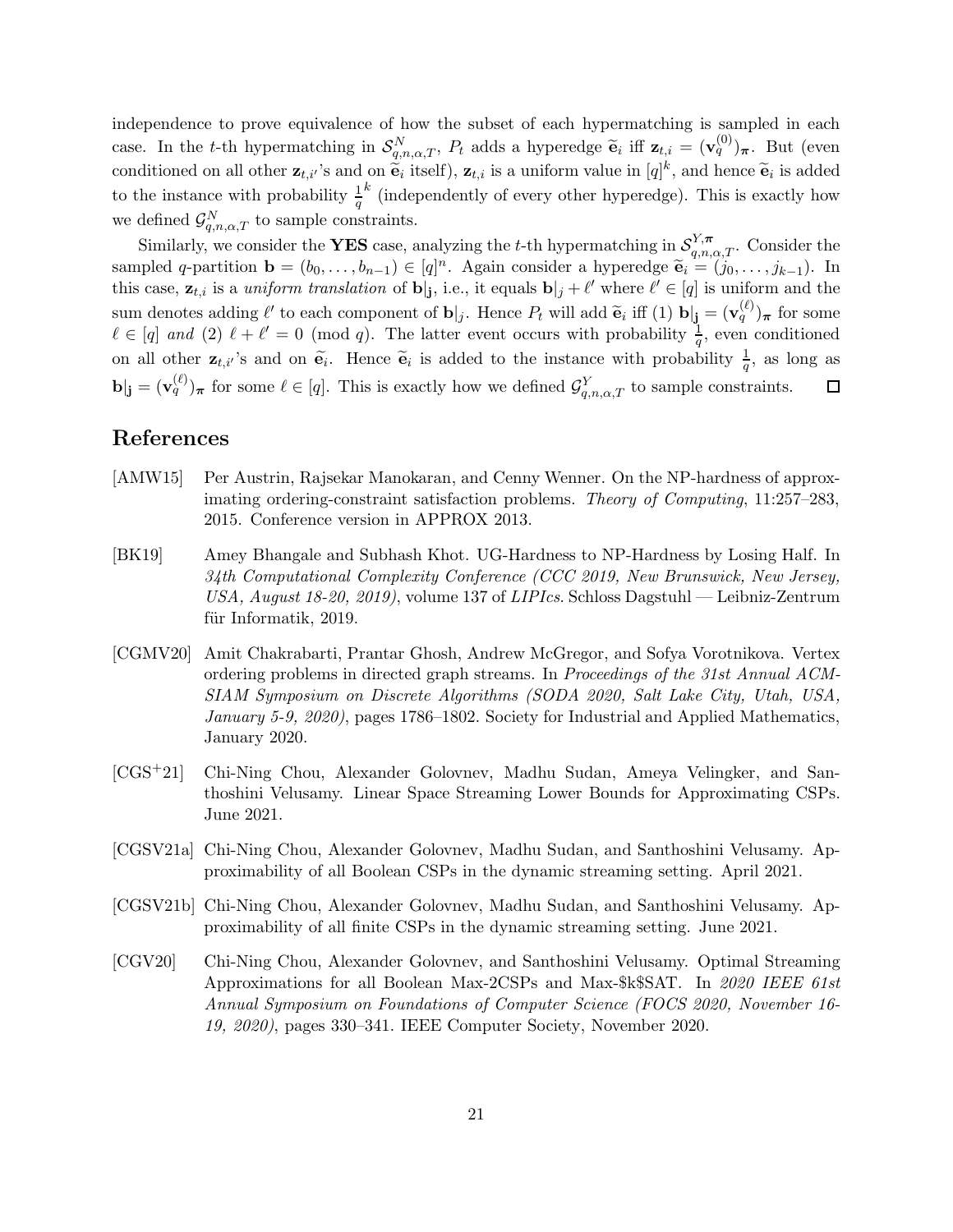- <span id="page-21-2"></span>[CS98] Benny Chor and Madhu Sudan. A geometric approach to betweenness. SIAM Journal on Discrete Mathematics, 11(4):511–523, 1998. Conference version in Algorithms, ESA 1995.
- <span id="page-21-0"></span>[GHM<sup>+</sup>11] Venkatesan Guruswami, Johan Håstad, Rajsekar Manokaran, Prasad Raghavendra, and Moses Charikar. Beating the Random Ordering is Hard: Every ordering CSP is approximation resistant. SIAM Journal on Computing, 40(3):878–914, 2011. Conference version in FOCS 2008.
- <span id="page-21-9"></span>[GKK+08] Dmitry Gavinsky, Julia Kempe, Iordanis Kerenidis, Ran Raz, and Ronald de Wolf. Exponential separation for one-way quantum communication complexity, with applications to cryptography. SIAM Journal on Computing, 38(5):1695–1708, December 2008. Conference version in STOC 2007.
- <span id="page-21-7"></span>[GT19] Venkatesan Guruswami and Runzhou Tao. Streaming Hardness of Unique Games. In Dimitris Achlioptas and László A. Végh, editors, Approximation, Randomization, and Combinatorial Optimization. Algorithms and Techniques (APPROX/RANDOM 2019) (APPROX 2019, Cambridge, MA, USA, September 20-22, 2019), volume 145 of  $LIPIcs$ , pages 5:1–5:12. Schloss Dagstuhl — Leibniz-Zentrum für Informatik, September 2019.
- <span id="page-21-6"></span>[GVV17] Venkatesan Guruswami, Ameya Velingker, and Santhoshini Velusamy. Streaming Complexity of Approximating Max 2CSP and Max Acyclic Subgraph. In Klaus Jansen, Jos´e D. P. Rolim, David Williamson, and Santosh S. Vempala, editors, Approximation, Randomization, and Combinatorial Optimization. Algorithms and Techniques (AP-PROX/RANDOM 2017) (APPROX 2017, Berkeley, CA, USA, August 16-18, 2017), volume 81 of  $LIPIs$ , pages 8:1–8:19. Schloss Dagstuhl — Leibniz-Zentrum für Informatik, August 2017.
- <span id="page-21-3"></span>[Hås01] Johan Håstad. Some optimal inapproximability results. *Journal of the ACM*, 48(4):798–859, 2001.
- <span id="page-21-1"></span>[Kar72] Richard M. Karp. Reducibility among Combinatorial Problems. In R.E. Miller, J.W. Thatcher, and J.D. Bohlinger, editors, The IBM Research Symposia Series, pages 85– 103. Springer, 1972.
- <span id="page-21-4"></span>[Kho02] Subhash Khot. On the power of unique 2-prover 1-round games. In Proceedings of the  $34th$  Annual ACM Symposium on Theory of Computing (STOC 2002, Québec, Canada, May 19-21, 2002), pages 767–775. Association for Computing Machinery, May 2002.
- <span id="page-21-5"></span>[KK15] Dmitry Kogan and Robert Krauthgamer. Sketching cuts in graphs and hypergraphs. In Proceedings of the 6th Annual Conference on Innovations in Theoretical Computer Science (ITCS 2015, Rehovot, Israel, January 11-13, 2015), pages 367–376. Association for Computing Machinery, 2015.
- <span id="page-21-8"></span>[KK19] Michael Kapralov and Dmitry Krachun. An optimal space lower bound for approximating MAX-CUT. In Proceedings of the 51st Annual ACM SIGACT Symposium on Theory of Computing (STOC 2019, Phoenix, AZ, USA, June 23-26, 2019), pages 277–288. Association for Computing Machinery, June 2019.